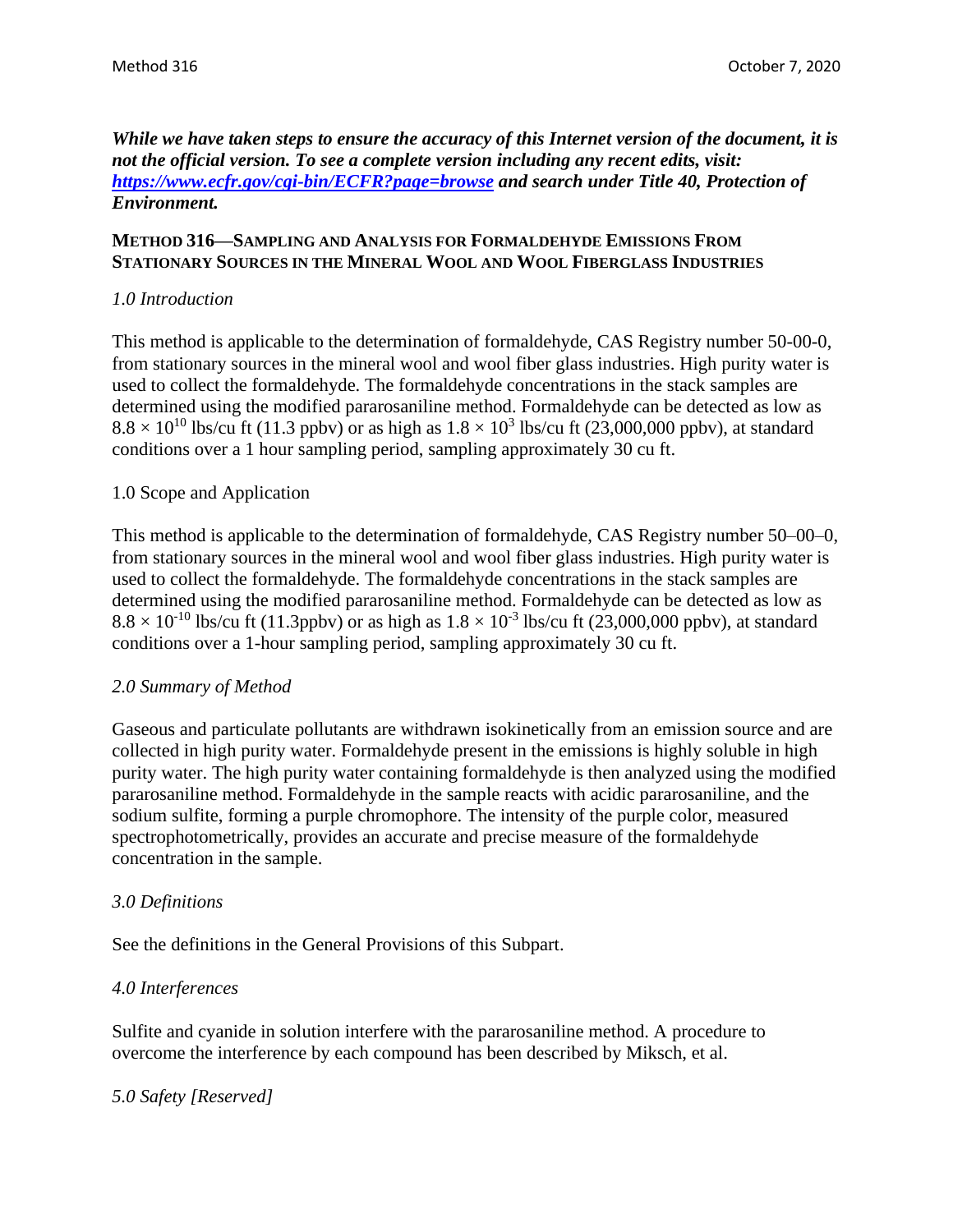# *6.0 Apparatus and Materials*

6.1 A schematic of the sampling train is shown in Figure 1. This sampling train configuration is adapted from EPA Method 5, 40 CFR part 60, appendix A, procedures.



The sampling train consists of the following components: probe nozzle, probe liner, pitot tube, differential pressure gauge, impingers, metering system, barometer, and gas density determination equipment.

6.1.1 Probe Nozzle: Quartz, glass, or stainless steel with sharp, tapered (30 ° angle) leading edge. The taper shall be on the outside to preserve a constant inner diameter. The nozzle shall be buttonhook or elbow design. A range of nozzle sizes suitable for isokinetic sampling should be available in increments of 0.15 cm ( $\frac{1}{16}$  in), e.g., 0.32 to 1.27 cm ( $\frac{1}{8}$  to  $\frac{1}{2}$ in), or larger if higher volume sampling trains are used. Each nozzle shall be calibrated according to the procedure outlined in Section 10.1.

6.1.2 Probe Liner: Borosilicate glass or quartz shall be used for the probe liner. The probe shall be maintained at a temperature of 120 °C  $\pm$ 14 °C (248 °F  $\pm$ 25 °F).

6.1.3 Pitot Tube: The pitot tube shall be Type S, as described in Section 2.1 of EPA Method 2, 40 CFR part 60, appendix A, or any other appropriate device. The pitot tube shall be attached to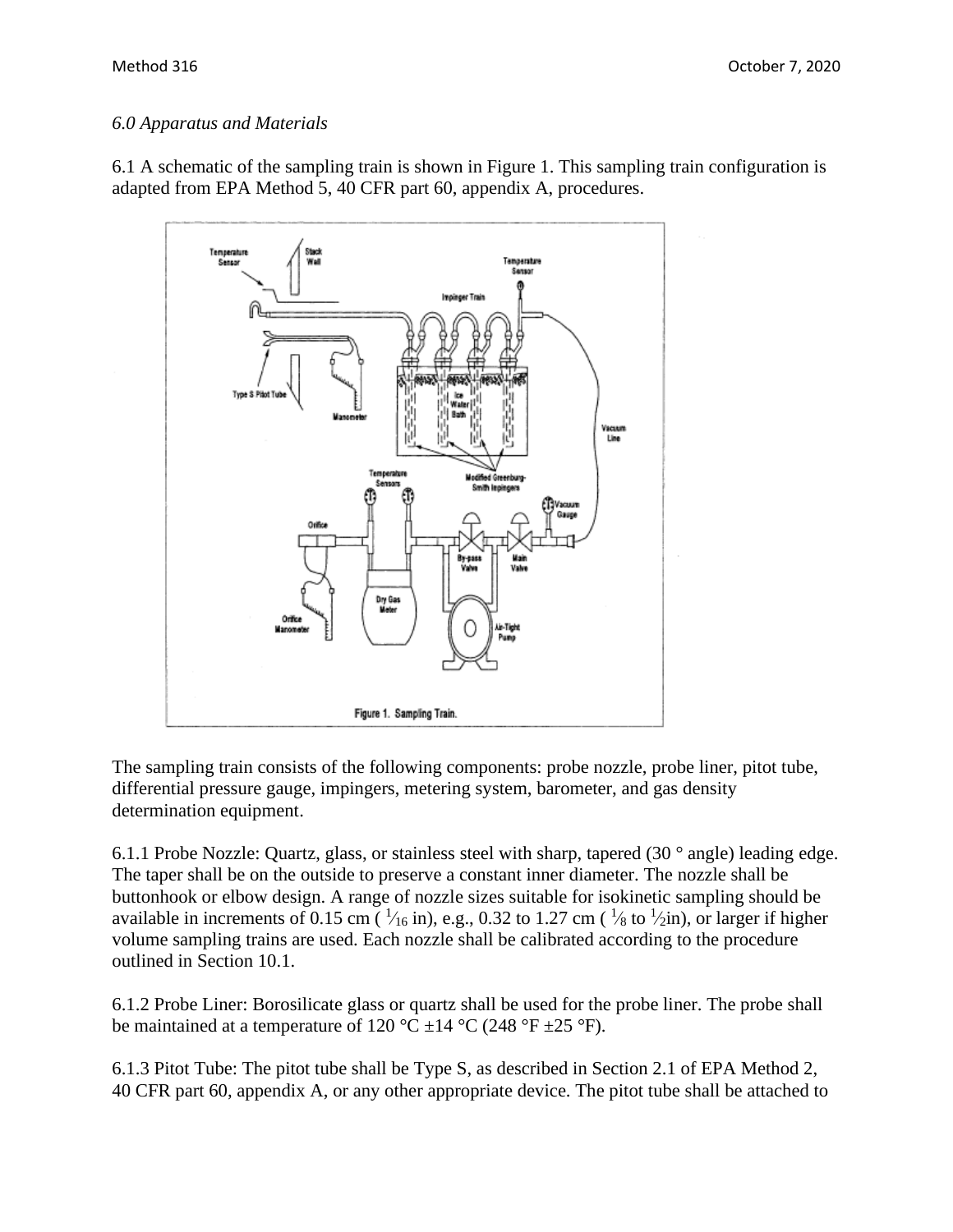the probe to allow constant monitoring of the stack gas velocity. The impact (high pressure) opening plane of the pitot tube shall be even with or above the nozzle entry plane (see Figure 2- 6b, EPA Method 2, 40 CFR part 60, appendix A) during sampling. The Type S pitot tube assembly shall have a known coefficient, determined as outlined in Section 4 of EPA Method 2, 40 CFR part 60, appendix A.

6.1.4 Differential Pressure Gauge: The differential pressure gauge shall be an inclined manometer or equivalent device as described in Section 2.2 of EPA Method 2, 40 CFR part 60, appendix A. One manometer shall be used for velocity-head reading and the other for orifice differential pressure readings.

6.1.5 Impingers: The sampling train requires a minimum of four impingers, connected as shown in Figure 1, with ground glass (or equivalent) vacuum-tight fittings. For the first, third, and fourth impingers, use the Greenburg-Smith design, modified by replacing the tip with a 1.3 cm inside diameters ( $\frac{1}{2}$  in) glass tube extending to 1.3 cm ( $\frac{1}{2}$  in) from the bottom of the flask. For the second impinger, use a Greenburg-Smith impinger with the standard tip. Place a thermometer capable of measuring temperature to within 1  $\rm{°C}$  (2  $\rm{°F}$ ) at the outlet of the fourth impinger for monitoring purposes.

6.1.6 Metering System: The necessary components are a vacuum gauge, leak-free pump, thermometers capable of measuring temperatures within 3  $\rm{^{\circ}C}$  (5.4  $\rm{^{\circ}F}$ ), dry-gas meter capable of measuring volume to within 1 percent, and related equipment as shown in Figure 1. At a minimum, the pump should be capable of 4 cfm free flow, and the dry gas meter should have a recording capacity of 0-999.9 cu ft with a resolution of 0.005 cu ft. Other metering systems may be used which are capable of maintaining sample volumes to within 2 percent. The metering system may be used in conjunction with a pitot tube to enable checks of isokinetic sampling rates.

6.1.7 Barometer: The barometer may be mercury, aneroid, or other barometer capable of measuring atmospheric pressure to within 2.5 mm Hg (0.1 in Hg). In many cases, the barometric reading may be obtained from a nearby National Weather Service Station, in which case the station value (which is the absolute barometric pressure) is requested and an adjustment for elevation differences between the weather station and sampling point is applied at a rate of minus 2.5 mm Hg (0.1 in Hg) per 30 m (100 ft) elevation increase (rate is plus 2.5 mm Hg per 30 m (100 ft) of elevation decrease).

6.1.8 Gas Density Determination Equipment: Temperature sensor and pressure gauge (as described in Sections 2.3 and 2.3 of EPA Method 2, 40 CFR part 60, appendix A), and gas analyzer, if necessary (as described in EPA Method 3, 40 CFR part 60, appendix A). The temperature sensor ideally should be permanently attached to the pitot tube or sampling probe in a fixed configuration such that the top of the sensor extends beyond the leading edge of the probe sheath and does not touch any metal. Alternatively, the sensor may be attached just prior to use in the field. Note, however, that if the temperature sensor is attached in the field, the sensor must be placed in an interference-free arrangement with respect to the Type S pitot openings (see Figure 2-7, EPA Method 2, 40 CFR part 60, appendix A). As a second alternative, if a difference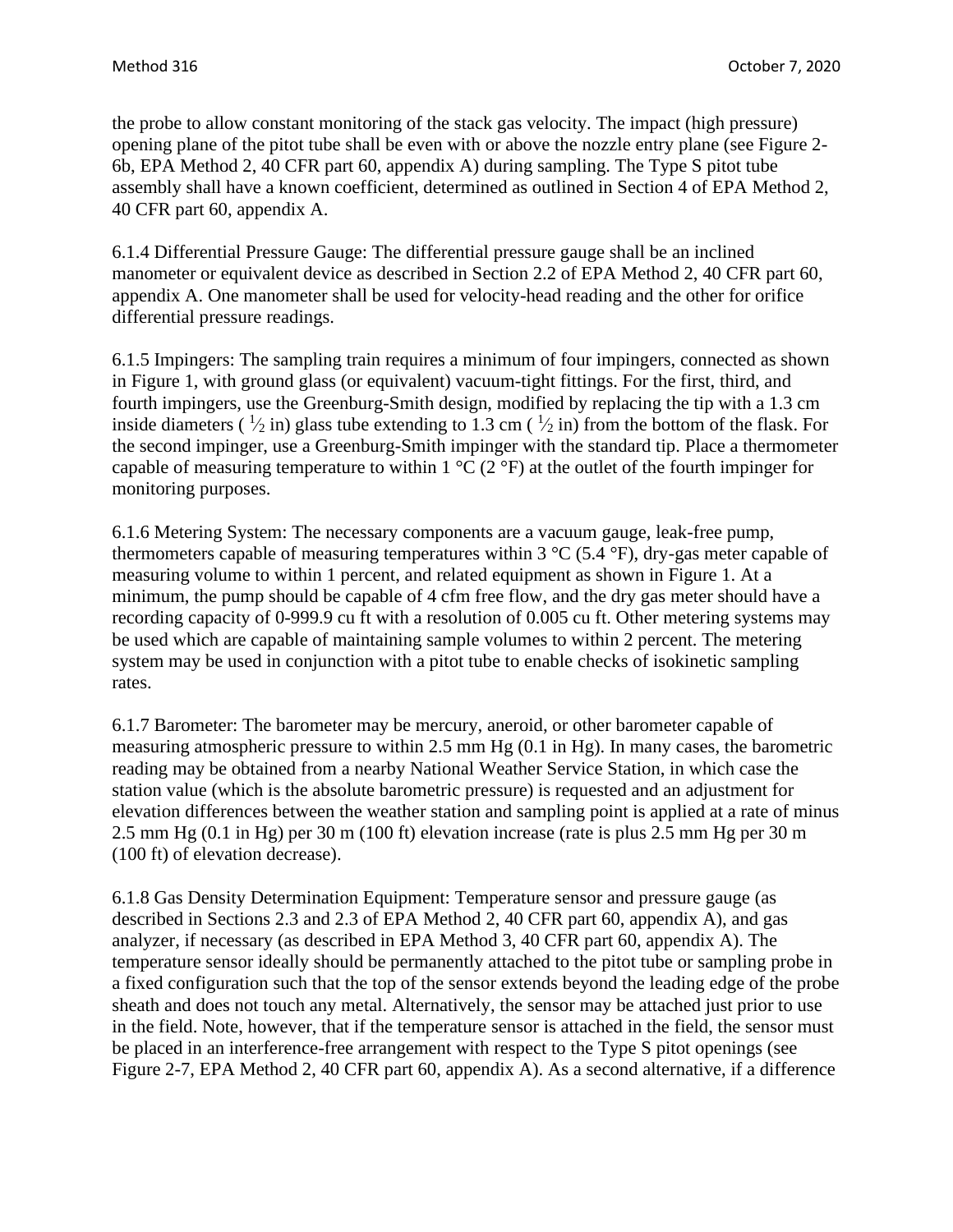of no more than 1 percent in the average velocity measurement is to be introduced, the temperature gauge need not be attached to the probe or pitot tube.

6.2 Sample Recovery

6.2.1 Probe Liner: Probe nozzle and brushes; bristle brushes with stainless steel wire handles are required. The probe brush shall have extensions of stainless steel,  $Teflon^{TM}$ , or inert material at least as long as the probe. The brushes shall be properly sized and shaped to brush out the probe liner, the probe nozzle, and the impingers.

6.2.2 Wash Bottles: One wash bottle is required. Polyethylene,  $Teflon^{TM}$ , or glass wash bottles may be used for sample recovery.

6.2.3 Graduated Cylinder and/or Balance: A graduated cylinder or balance is required to measure condensed water to the nearest 1 ml or 1 g. Graduated cylinders shall have division not  $>2$  ml. Laboratory balances capable of weighing to  $\pm 0.5$  g are required.

6.2.4 Polyethylene Storage Containers: 500 ml wide-mouth polyethylene bottles are required to store impinger water samples.

6.2.5 Rubber Policeman and Funnel: A rubber policeman and funnel are required to aid the transfer of material into and out of containers in the field.

6.3 Sample Analysis

6.3.1 Spectrophotometer—B&L 70, 710, 2000, etc., or equivalent; 1 cm pathlength cuvette holder.

6.3.2 Disposable polystyrene cuvettes, pathlengh 1 cm, volume of about 4.5 ml.

6.3.3 Pipettors—Fixed-volume Oxford pipet (250 µl; 500 µl; 1000 µl); adjustable volume Oxford or equivalent pipettor 1-5 ml model, set to 2.50 ml.

6.3.4 Pipet tips for pipettors above.

6.3.5 Parafilm, 2 ° wide; cut into about 1" squares.

### *7.0 Reagents*

7.1 High purity water: All references to water in this method refer to high purity water (ASTM Type I water or equivalent). The water purity will dictate the lower limits of formaldehyde quantification.

7.2 Silica Gel: Silica gel shall be indicting type, 6-16 mesh. If the silica gel has been used previously, dry at 175 °C (350 °F) for 2 hours before using. New silica gel may be used as received. Alternatively, other types of desiccants (equivalent or better) may be used.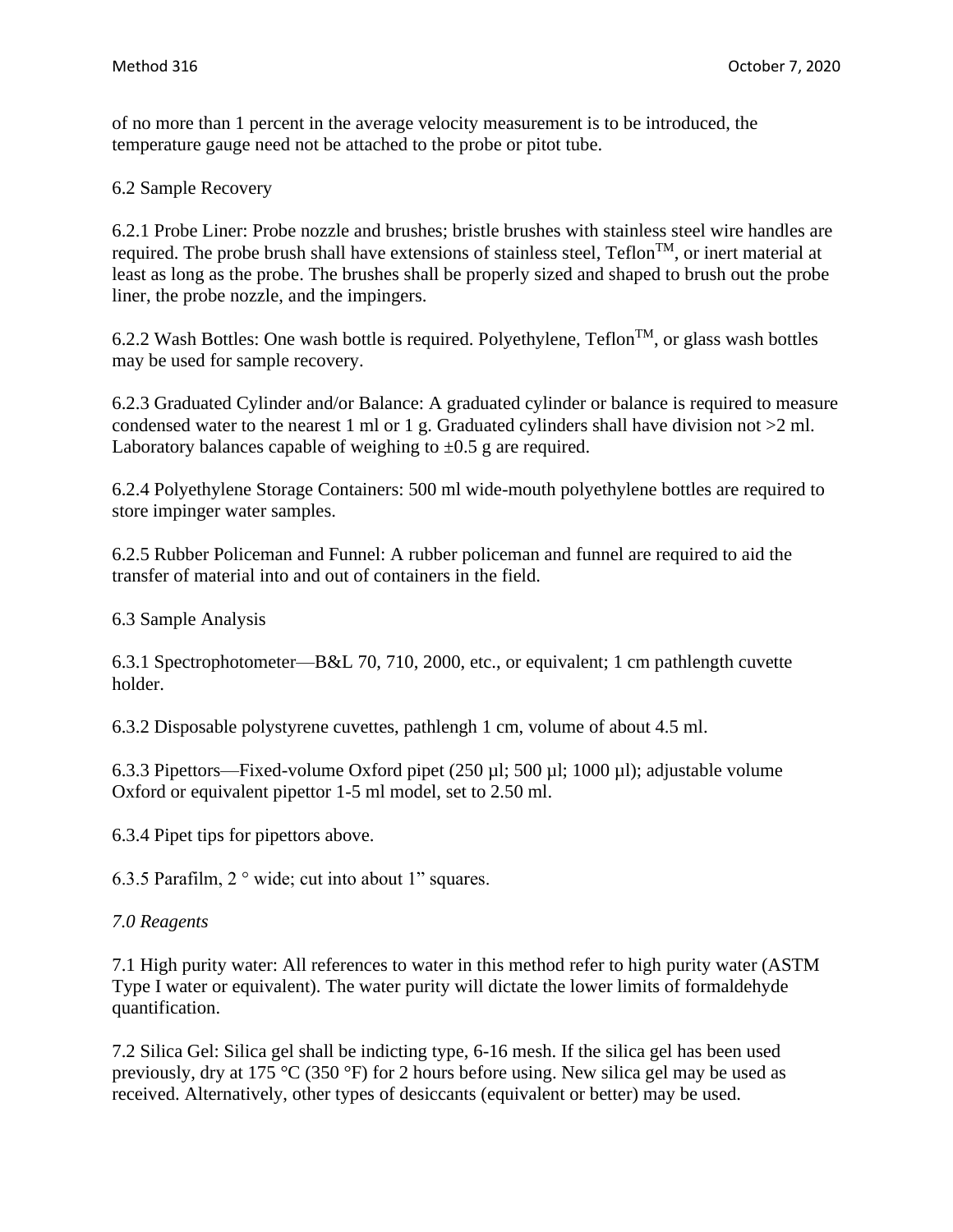7.3 Crushed Ice: Quantities ranging from 10-50 lbs may be necessary during a sampling run, depending upon ambient temperature. Samples which have been taken must be stored and shipped cold; sufficient ice for this purpose must be allowed.

7.4 Quaternary ammonium compound stock solution: Prepare a stock solution of dodecyltrimethylammonium chloride (98 percent minimum assay, reagent grade) by dissolving 1.0 gram in 1000 ml water. This solution contains nominally 1000 µg/ml quaternary ammonium compound, and is used as a biocide for some sources which are prone to microbial contamination.

7.5 Pararosaniline: Weigh 0.16 grams pararosaniline (free base; assay of 95 percent or greater, C.I. 42500; Sigma P7632 has been found to be acceptable) into a 100 ml flask. Exercise care, since pararosaniline is a dye and will stain. Using a wash bottle with high-purity water, rinse the walls of the flask. Add no more than 25 ml water. Then, carefully add 20 ml of concentrated hydrochloric acid to the flask. The flask will become warm after the addition of acid. Add a magnetic stir bar to the flask, cap, and place on a magnetic stirrer for approximately 4 hours. Then, add additional water so the total volume is 100 ml. This solution is stable for several months when stored tightly capped at room temperature.

7.6 Sodium sulfite: Weigh 0.10 grams anhydrous sodium sulfite into a 100 ml flask. Dilute to the mark with high purity water. Invert 15-20 times to mix and dissolve the sodium sulfite. This solution must be prepared fresh every day.

7.7 Formaldehyde standard solution: Pipet exactly 2.70 ml of 37 percent formaldehyde solution into a 1000 ml volumetric flask which contains about 500 ml of high-purity water. Dilute to the mark with high-purity water. This solution contains nominally 1000  $\mu$ g/ml of formaldehyde, and is used to prepare the working formaldehyde standards. The exact formaldehyde concentration may be determined if needed by suitable modification of the sodium sulfite method (Reference: J.F. Walker, Formaldehyde (Third Edition), 1964.). The 1000 µg/ml formaldehyde stock solution is stable for at least a year if kept tightly closed, with the neck of the flask sealed with Parafilm. Store at room temperature.

7.8 Working formaldehyde standards: Pipet exactly 10.0 ml of the 1000 µg/ml formaldehyde stock solution into a 100 ml volumetric flask which is about half full of high-purity water. Dilute to the mark with high-purity water, and invert 15-20 times to mix thoroughly. This solution contains nominally 100  $\mu$ g/ml formaldehyde. Prepare the working standards from this 100  $\mu$ g/ml standard solution and using the Oxford pipets:

| <b>Working standard,</b><br>$\mu$ /mL | $\mu$ L or 100 $\mu$ g/mL<br>solution | Volumetric flask volume (dilute to mark with<br>water) |
|---------------------------------------|---------------------------------------|--------------------------------------------------------|
| 0.250                                 | 250                                   | 100                                                    |
| 0.500                                 | 500                                   | 100                                                    |
| 1.00                                  | 1000                                  | 100                                                    |
| 2.00                                  | 2000                                  | 100                                                    |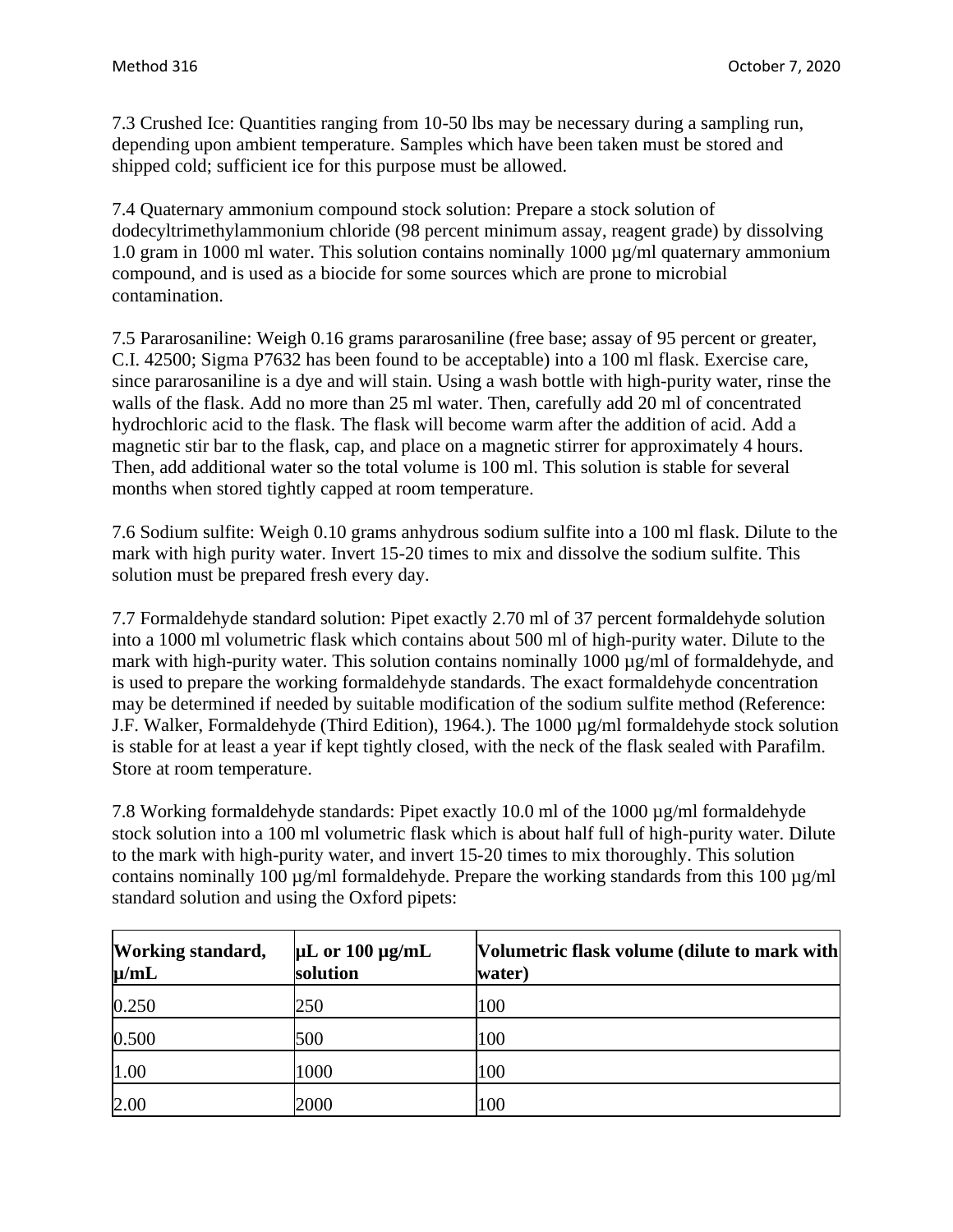| l3.UU<br>,,<br>◡<br>$\sim$ | $\sim$<br>$\alpha$ | :nr | $\sim$ $\sim$ |
|----------------------------|--------------------|-----|---------------|
|----------------------------|--------------------|-----|---------------|

The 100 µg/ml stock solution is stable for 4 weeks if kept refrigerated between analyses. The working standards (0.25-3.00  $\mu$ g/ml) should be prepared fresh every day, consistent with good laboratory practice for trace analysis. If the laboratory water is not of sufficient purity, it may be necessary to prepare the working standards every day. The laboratory must establish that the working standards are stable—DO NOT assume that your working standards are stable for more than a day unless you have verified this by actual testing for several series of working standards.

#### *8.0 Sample Collection*

8.1 Because of the complexity of this method, field personnel should be trained in and experienced with the test procedures in order to obtain reliable results.

#### 8.2 Laboratory Preparation

8.2.1 All the components shall be maintained and calibrated according to the procedure described in APTD-0576, unless otherwise specified.

8.2.2 Weigh several 200 to 300 g portions of silica gel in airtight containers to the nearest 0.5 g. Record on each container the total weight of the silica gel plus containers. As an alternative to preweighing the silica gel, it may instead be weighed directly in the impinger or sampling holder just prior to train assembly.

#### 8.3 Preliminary Field Determinations

8.3.1 Select the sampling site and the minimum number of sampling points according to EPA Method 1, 40 CFR part 60, appendix A, or other relevant criteria. Determine the stack pressure, temperature, and range of velocity heads using EPA Method 2, 40 CFR part 60, appendix A. A leak-check of the pitot lines according to Section 3.1 of EPA Method 2, 40 CFR part 60, appendix A, must be performed. Determine the stack gas moisture content using EPA Approximation Method 4,40 CFR part 60, appendix A, or its alternatives to establish estimates of isokinetic sampling rate settings. Determine the stack gas dry molecular weight, as described in EPA Method 2, 40 CFR part 60, appendix A, Section 3.6. If integrated EPA Method 3, 40 CFR part 60, appendix A, sampling is used for molecular weight determination, the integrated bag sample shall be taken simultaneously with, and for the same total length of time as, the sample run.

8.3.2 Select a nozzle size based on the range of velocity heads so that it is not necessary to change the nozzle size in order to maintain isokinetic sampling rates below 28 l/min (1.0 cfm). During the run do not change the nozzle. Ensure that the proper differential pressure gauge is chosen for the range of velocity heads encountered (see Section 2.2 of EPA Method 2, 40 CFR part 60, appendix A).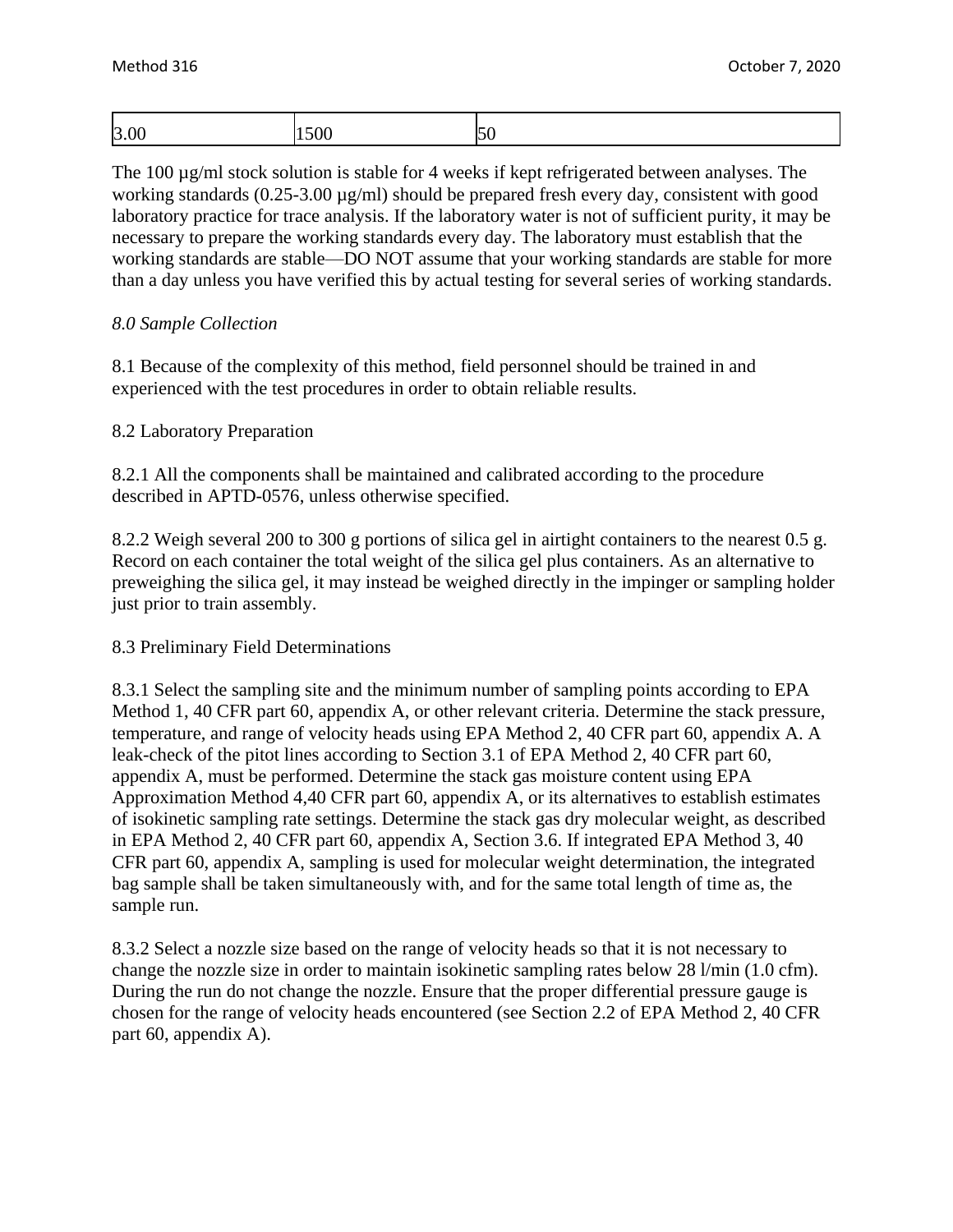8.3.3 Select a suitable probe liner and probe length so that all traverse points can be sampled. For large stacks, to reduce the length of the probe, consider sampling from opposite sides of the stack.

8.3.4 A minimum of 30 cu ft of sample volume is suggested for emission sources with stack concentrations not greater than 23,000,000 ppbv. Additional sample volume shall be collected as necessitated by the capacity of the water reagent and analytical detection limit constraint. Reduced sample volume may be collected as long as the final concentration of formaldehyde in the stack sample is greater than 10 (ten) times the detection limit.

8.3.5 Determine the total length of sampling time needed to obtain the identified minimum volume by comparing the anticipated average sampling rate with the volume requirement. Allocate the same time to all traverse points defined by EPA Method 1, 40 CFR part 60, appendix A. To avoid timekeeping errors, the length of time sampled at each traverse point should be an integer or an integer plus 0.5 min.

8.3.6 In some circumstances (e.g., batch cycles) it may be necessary to sample for shorter times at the traverse points and to obtain smaller gas-volume samples. In these cases, careful documentation must be maintained in order to allow accurate calculations of concentrations.

# 8.4 Preparation of Collection Train

8.4.1 During preparation and assembly of the sampling train, keep all openings where contamination can occur covered with  $Teflon^{TM}$  film or aluminum foil until just prior to assembly or until sampling is about to begin.

8.4.2 Place 100 ml of water in each of the first two impingers, and leave the third impinger empty. If additional capacity is required for high expected concentrations of formaldehyde in the stack gas, 200 ml of water per impinger may be used or additional impingers may be used for sampling. Transfer approximately 200 to 300 g of pre-weighed silica gel from its container to the fourth impinger. Care should be taken to ensure that the silica gel is not entrained and carried out from the impinger during sampling. Place the silica gel container in a clean place for later use in the sample recovery. Alternatively, the weight of the silica gel plus impinger may be determined to the nearest 0.5 g and recorded.

8.4.3 With a glass or quartz liner, install the selected nozzle using a Viton-A O-ring when stack temperatures are <260 °C (500 °F) and a woven glass-fiber gasket when temperatures are higher. See APTD-0576 for details. Other connection systems utilizing either 316 stainless steel or  $Teflon<sup>TM</sup>$  ferrules may be used. Mark the probe with heat-resistant tape or by some other method to denote the proper distance into the stack or duct for each sampling point.

8.4.4 Assemble the train as shown in Figure 1. During assembly, a very light coating of silicone grease may be used on ground-glass joints of the impingers, but the silicone grease should be limited to the outer portion (see APTD-0576) of the ground-glass joints to minimize silicone grease contamination. If necessary,  $Teflon^{TM}$  tape may be used to seal leaks. Connect all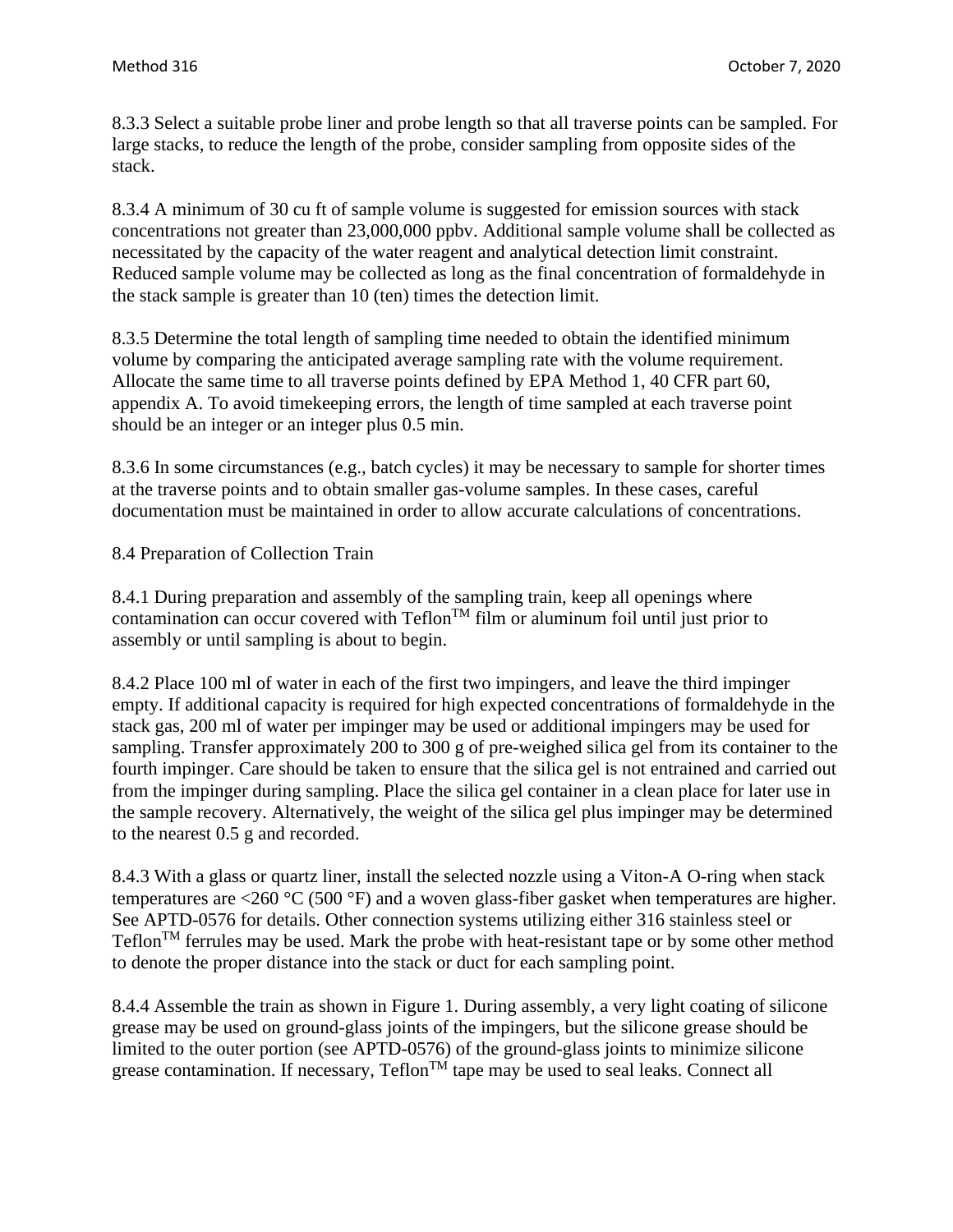temperature sensors to an appropriate potentiometer/display unit. Check all temperature sensors at ambient temperatures.

8.4.5 Place crushed ice all around the impingers.

8.4.6 Turn on and set the probe heating system at the desired operating temperature. Allow time for the temperature to stabilize.

8.5 Leak-Check Procedures

8.5.1 Pre-test Leak-check: Recommended, but not required. If the tester elects to conduct the pretest leak-check, the following procedure shall be used.

8.5.1.1 After the sampling train has been assembled, turn on and set probe heating system at the desired operating temperature. Allow time for the temperature to stabilize. If a Viton-a O-ring or other leak-free connection is used in assembling the probe nozzle to the probe liner, leak-check the train at the sampling site by plugging the nozzle and pulling a 381 mm Hg (15 in Hg) vacuum.

NOTE: A lower vacuum may be used, provided that the lower vacuum is not exceeded during the test.

If a woven glass fiber gasket is used, do not connect the probe to the train during the leak-check. Instead, leak-check the train by first attaching a carbon-filled leak-check impinger to the inlet and then plugging the inlet and pulling a 381 mm Hg (15 in Hg) vacuum. (A lower vacuum may be used if this lower vacuum is not exceeded during the test.) Next connect the probe to the train and leak-check at about 25 mm Hg (1 in Hg) vacuum. Alternatively, leak-check the probe with the rest of the sampling train in one step at 381 mm Hg (15 in Hg) vacuum. Leakage rates in excess of (a) 4 percent of the average sampling rate or (b)  $0.00057 \text{ m}^3/\text{min}$  (0.02 cfm), whichever is less, are unacceptable.

8.5.1.2 The following leak-check instructions for the sampling train described in APTD-0576 and APTD-0581 may be helpful. Start the pump with the fine-adjust valve fully open and coarsevalve completely closed. Partially open the coarse-adjust valve and slowly close the fine-adjust valve until the desired vacuum is reached. Do not reverse direction of the fine-adjust valve, as liquid will back up into the train. If the desired vacuum is exceeded, either perform the leakcheck at this higher vacuum or end the leak-check, as described below, and start over.

8.5.1.3 When the leak-check is completed, first slowly remove the plug from the inlet to the probe. When the vacuum drops to 127 mm (5 in) Hg or less, immediately close the coarse-adjust valve. Switch off the pumping system and reopen the fine-adjust valve. Do not reopen the fineadjust valve until the coarse-adjust valve has been closed to prevent the liquid in the impingers from being forced backward in the sampling line and silica gel from being entrained backward into the third impinger.

8.5.2 Leak-checks During Sampling Run: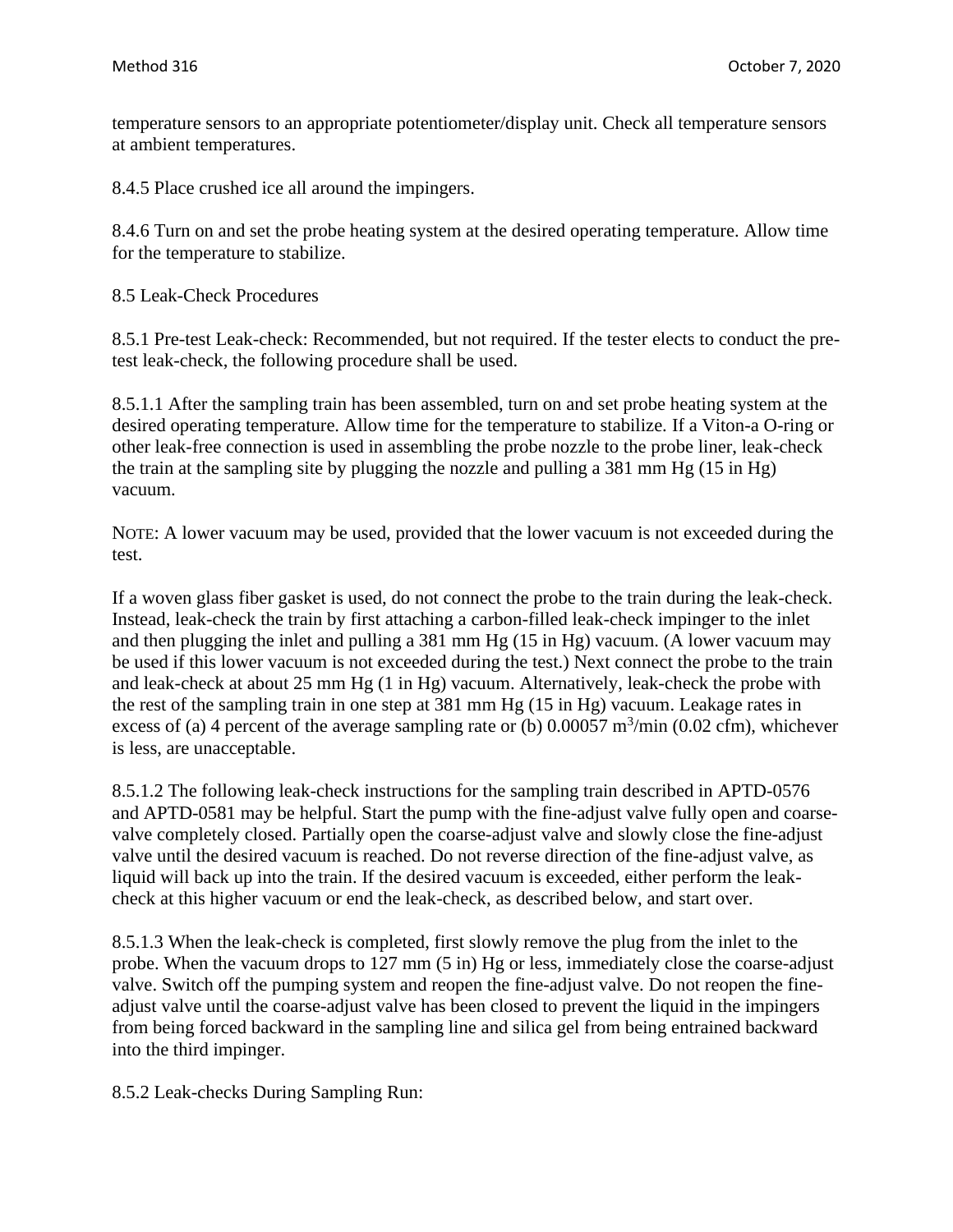8.5.2.1 If, during the sampling run, a component change (e.g., impinger) becomes necessary, a leak-check shall be conducted immediately after the interruption of sampling and before the change is made. The leak-check shall be done according to the procedure described in Section 10.3.3, except that it shall be done at a vacuum greater than or equal to the maximum value recorded up to that point in the test. If the leakage rate is found to be no greater than 0.0057  $\text{m}^3/\text{min}$  (0.02 cfm) or 4 percent of the average sampling rate (whichever is less), the results are acceptable. If a higher leakage rate is obtained, the tester must void the sampling run.

NOTE: Any correction of the sample volume by calculation reduces the integrity of the pollutant concentration data generated and must be avoided.

8.5.2.2 Immediately after component changes, leak-checks are optional. If performed, the procedure described in section 8.5.1.1 shall be used.

8.5.3 Post-test Leak-check:

8.5.3.1 A leak-check is mandatory at the conclusion of each sampling run. The leak-check shall be done with the same procedures as the pre-test leak-check, except that the post-test leak-check shall be conducted at a vacuum greater than or equal to the maximum value reached during the sampling run. If the leakage rate is found to be no greater than  $0.00057 \text{ m}^3/\text{min}$  (0.02 cfm) or 4 percent of the average sampling rate (whichever is less), the results are acceptable. If, however, a higher leakage rate is obtained, the tester shall record the leakage rate and void the sampling run.

### 8.6 Sampling Train Operation

8.6.1 During the sampling run, maintain an isokinetic sampling rate to within 10 percent of true isokinetic, below 28 l/min (1.0 cfm). Maintain a temperature around the probe of 120 °C  $\pm$ 14 °C  $(248° + 25°)$ F).

8.6.2 For each run, record the data on a data sheet such as the one shown in Figure 2. Be sure to record the initial dry-gas meter reading. Record the dry-gas meter readings at the beginning and end of each sampling time increment, when changes in flow rates are made, before and after each leak-check, and when sampling is halted. Take other readings required by Figure 2 at least once at each sample point during each time increment and additional readings when significant adjustments (20 percent variation in velocity head readings) necessitate additional adjustments in flow rate. Level and zero the manometer. Because the manometer level and zero may drift due to vibrations and temperature changes, make periodic checks during the traverse.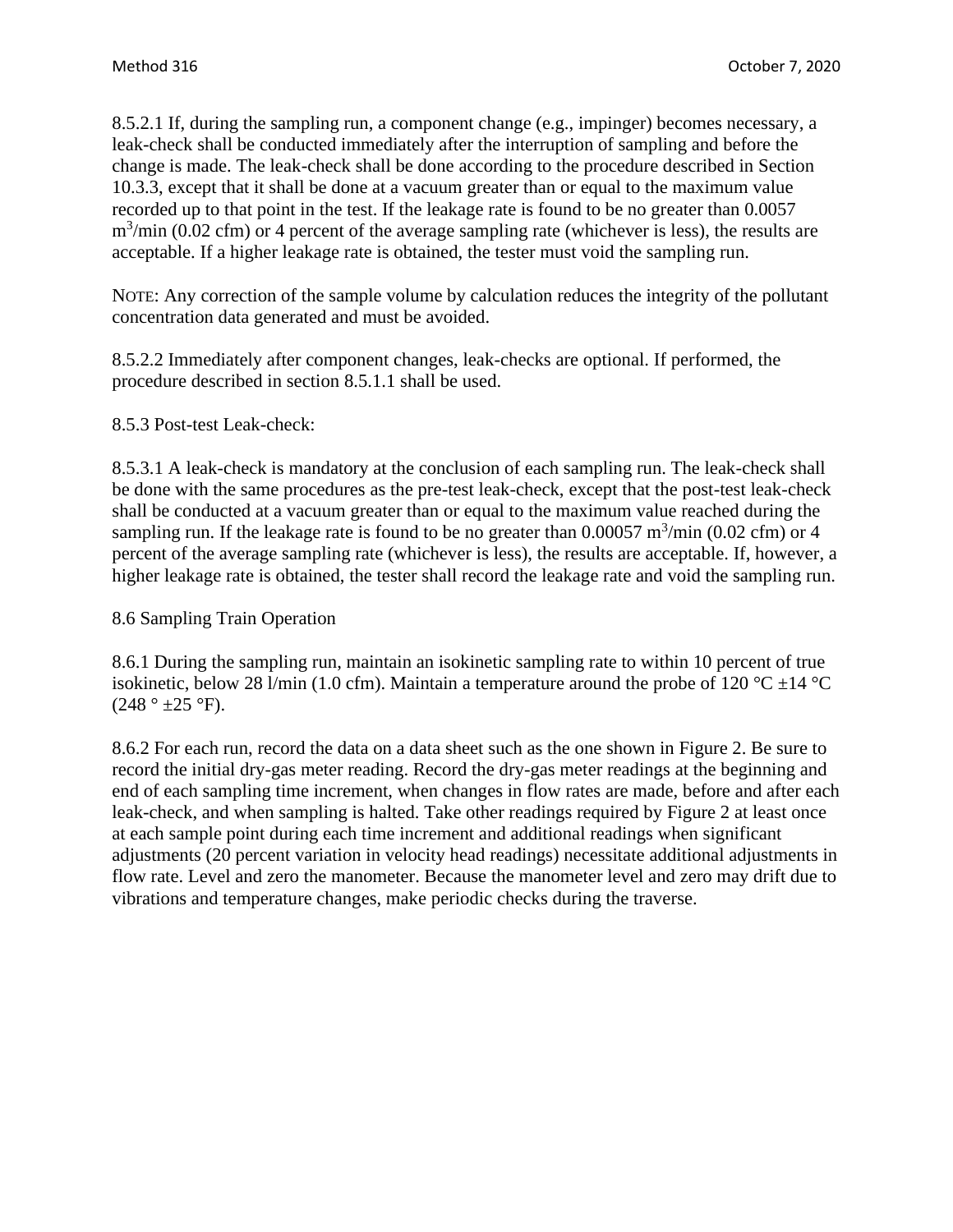Figure 2 - Formaldehyde Field Data

| Plant                      | Ambient temperature                  |
|----------------------------|--------------------------------------|
| Location                   | Barometric pressure                  |
| Operator                   | Assumed moisture, percent            |
| Date                       | Probe length, m (ft)                 |
| Run No                     | Nozzle Identification No             |
| Sample box No.             | Average calibrated nozzle            |
| Meter box No               | diameter, cm (in.)                   |
| Meter AH                   | Probe heater setting                 |
| C Factor                   | Leak rate, m <sup>3</sup> /min (cfm) |
| Pitot tube coefficient, Op | Probe liner material                 |
|                            | ł<br>Static pressure, mm Hg (in. Hg) |
|                            | Filter No.                           |

SCHEMATIC OF STACK CROSS SECTION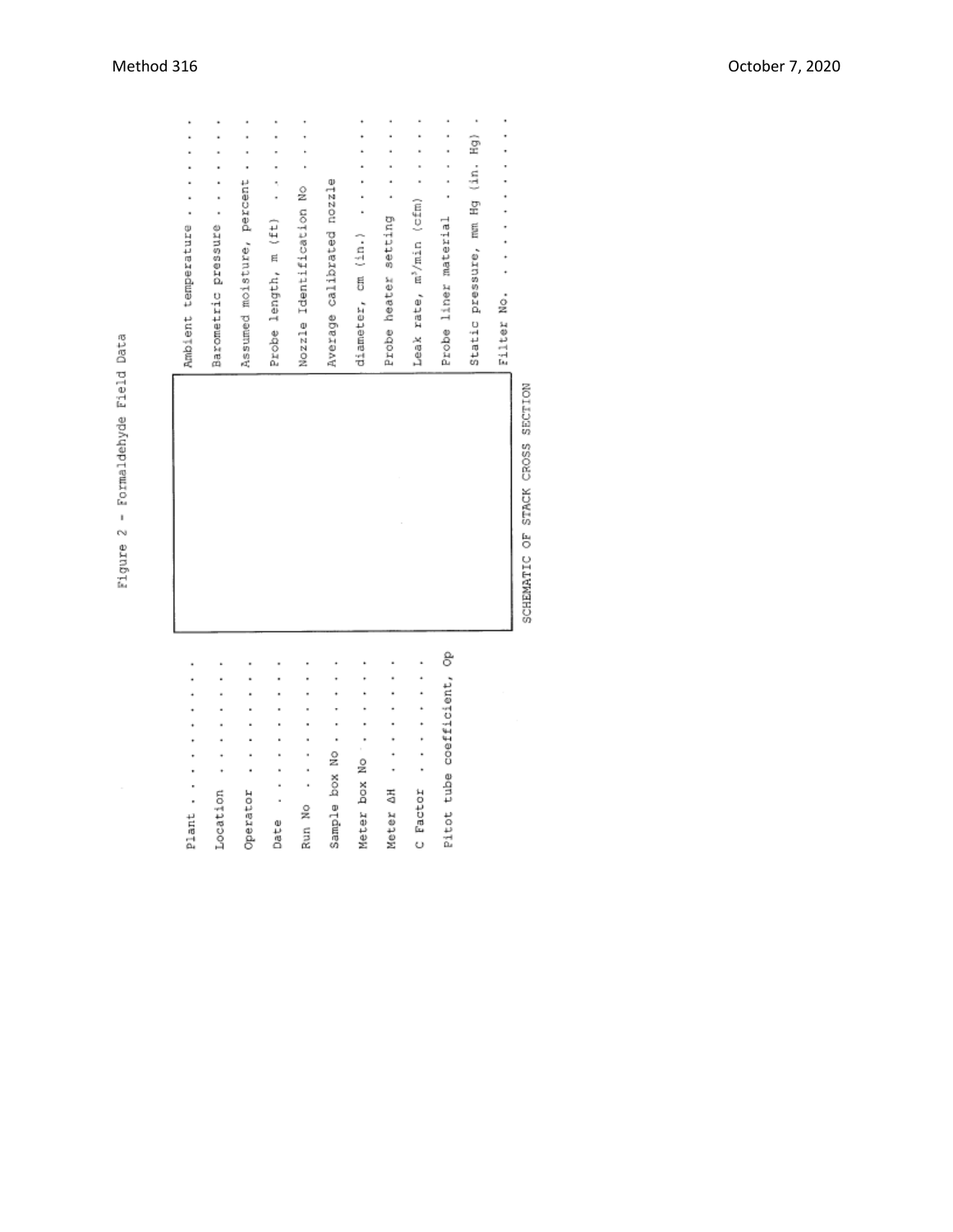| point<br>number | <b>Traverse Sampling Vacuum Stack</b><br>time<br>$(e)$ min. | (in. Hg) °C (°F) | $mm Hg$ temperature $(T)$ | Velocity head meter<br>$(\Delta P)$ mm<br>(in) H <sub>2</sub> O | <b>Pressure</b><br>differential<br>across orifice sample dry gas meter<br>mm H <sub>2</sub> O<br>(in. H <sub>2</sub> O) | Gas<br>volume<br>$\mathbf{m}^3$<br>$(ft^3)$ | <b>Gas sample</b><br>temperature at<br><b>Inlet</b><br>$\rm{C}$ (°F) $\rm{C}$ (°F) | Outlet | <b>Filter</b><br>holder<br>ature<br>$\rm{^{\circ}C}$ ( $\rm{^{\circ}F}$ ) $\rm{^{\circ}C}$ ( $\rm{^{\circ}F}$ ) | Temperature <br>of gas leaving<br>temper condenser or<br>last impinger |
|-----------------|-------------------------------------------------------------|------------------|---------------------------|-----------------------------------------------------------------|-------------------------------------------------------------------------------------------------------------------------|---------------------------------------------|------------------------------------------------------------------------------------|--------|-----------------------------------------------------------------------------------------------------------------|------------------------------------------------------------------------|
|                 |                                                             |                  |                           |                                                                 |                                                                                                                         |                                             |                                                                                    |        |                                                                                                                 |                                                                        |
|                 |                                                             |                  |                           |                                                                 |                                                                                                                         |                                             |                                                                                    |        |                                                                                                                 |                                                                        |
|                 |                                                             |                  |                           |                                                                 |                                                                                                                         |                                             |                                                                                    |        |                                                                                                                 |                                                                        |
| Total           |                                                             |                  |                           |                                                                 |                                                                                                                         |                                             | Avg.                                                                               | Avg.   |                                                                                                                 |                                                                        |
| Average         |                                                             |                  |                           |                                                                 |                                                                                                                         |                                             | Avg.                                                                               |        |                                                                                                                 |                                                                        |

8.6.3 Clean the stack access ports prior to the test run to eliminate the chance of sampling deposited material. To begin sampling, remove the nozzle cap, verify that the probe heating system are at the specified temperature, and verify that the pitot tube and probe are properly positioned. Position the nozzle at the first traverse point, with the tip pointing directly into the gas stream. Immediately start the pump and adjust the flow to isokinetic conditions. Nomographs, which aid in the rapid adjustment of the isokinetic sampling rate without excessive computations, are available. These nomographs are designed for use when the Type S pitot tube coefficient is  $0.84 \pm 0.02$  and the stack gas equivalent density (dry molecular weight) is equal to 29  $\pm$ 4. APTD-0576 details the procedure for using the nomographs. If the stack gas molecular weight and the pitot tube coefficient are outside the above ranges, do not use the nomographs unless appropriate steps are taken to compensate for the deviations.

8.6.4 When the stack is under significant negative pressure (equivalent to the height of the impinger stem), take care to close the coarse-adjust valve before inserting the probe into the stack in order to prevent liquid from backing up through the train. If necessary, a low vacuum on the train may have to be started prior to entering the stack.

8.6.5 When the probe is in position, block off the openings around the probe and stack access port to prevent unrepresentative dilution of the gas stream.

8.6.6 Traverse the stack cross section, as required by EPA Method 1, 40 CFR part 60, appendix A, being careful not to bump the probe nozzle into the stack walls when sampling near the walls or when removing or inserting the probe through the access port, in order to minimize the chance of extracting deposited material.

8.6.7 During the test run, make periodic adjustments to keep the temperature around the probe at the proper levels. Add more ice and, if necessary, salt, to maintain a temperature of  $\langle 20 \degree \text{C} (68 \degree \text{C}) \rangle$ °F) at the silica gel outlet.

8.6.8 A single train shall be used for the entire sampling run, except in cases where simultaneous sampling is required in two or more separate ducts or at two or more different locations within the same duct, or in cases where equipment failure necessitates a change of trains. An additional train or trains may also be used for sampling when the capacity of a single train is exceeded.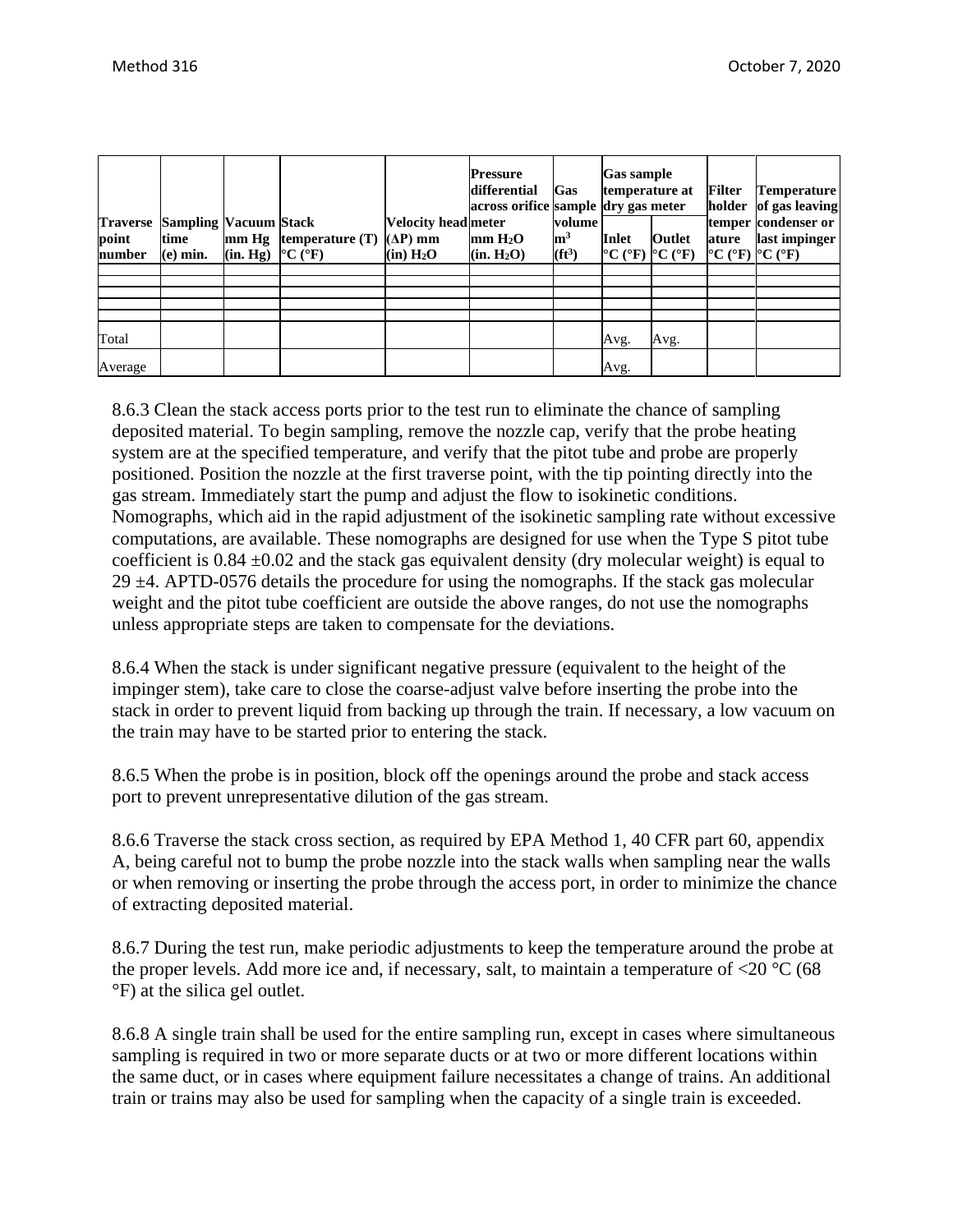8.6.9 When two or more trains are used, separate analyses of components from each train shall be performed. If multiple trains have been used because the capacity of a single train would be exceeded, first impingers from each train may be combined, and second impingers from each train may be combined.

8.6.10 At the end of the sampling run, turn off the coarse-adjust valve, remove the probe and nozzle from the stack, turn off the pump, record the final dry gas meter reading, and conduct a post-test leak-check. Also, check the pitot lines as described in EPA Method 2, 40 CFR part 60, appendix A. The lines must pass this leak-check in order to validate the velocity-head data.

8.6.11 Calculate percent isokineticity (see Method 2) to determine whether the run was valid or another test should be made.

8.7 Sample Preservation and Handling

8.7.1 Samples from most sources applicable to this method have acceptable holding times using normal handling practices (shipping samples iced, storing in refrigerator at 2 °C until analysis). However, forming section stacks and other sources using waste water sprays may be subject to microbial contamination. For these sources, a biocide (quaternary ammonium compound solution) may be added to collected samples to improve sample stability and method ruggedness.

8.7.2 Sample holding time: Samples should be analyzed within 14 days of collection. Samples must be refrigerated/kept cold for the entire period preceding analysis. After the samples have been brought to room temperature for analysis, any analyses needed should be performed on the same day. Repeated cycles of warming the samples to room temperature/refrigerating/rewarming, then analyzing again, etc., have not been investigated in depth to evaluate if analyte levels remain stable for all sources.

8.7.3 Additional studies will be performed to evaluate whether longer sample holding times are feasible for this method.

8.8 Sample Recovery

8.8.1 Preparation:

8.8.1.1 Proper cleanup procedure begins as soon as the probe is removed from the stack at the end of the sampling period. Allow the probe to cool. When the probe can be handled safely, wipe off all external particulate matter near the tip of the probe nozzle and place a cap over the tip to prevent losing or gaining particulate matter. Do not cap the probe tightly while the sampling train is cooling because a vacuum will be created, drawing liquid from the impingers back through the sampling train.

8.8.1.2 Before moving the sampling train to the cleanup site, remove the probe from the sampling train and cap the open outlet, being careful not to lose any condensate that might be present. Remove the umbilical cord from the last impinger and cap the impinger. If a flexible line is used, let any condensed water or liquid drain into the impingers. Cap off any open impinger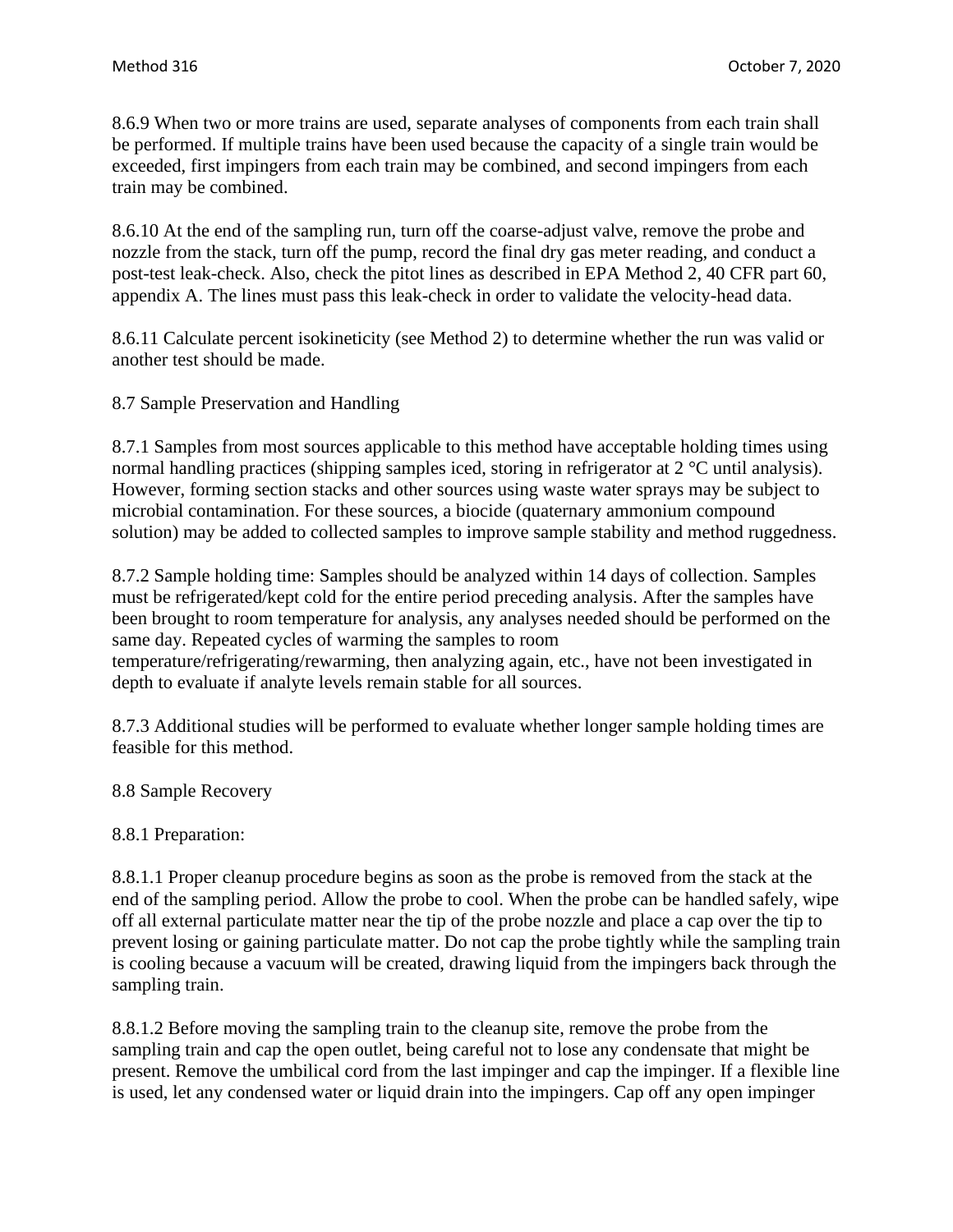inlets and outlets. Ground glass stoppers,  $Teflon^{TM}$  caps, or caps of other inert materials may be used to seal all openings.

8.8.1.3 Transfer the probe and impinger assembly to an area that is clean and protected from wind so that the chances of contaminating or losing the sample are minimized.

8.8.1.4 Inspect the train before and during disassembly, and note any abnormal conditions.

8.8.1.5 Save a portion of the washing solution (high purity water) used for cleanup as a blank.

8.8.2 Sample Containers:

8.8.2.1 Container 1: Probe and Impinger Catches. Using a graduated cylinder, measure to the nearest ml, and record the volume of the solution in the first three impingers. Alternatively, the solution may be weighed to the nearest 0.5 g. Include any condensate in the probe in this determination. Transfer the combined impinger solution from the graduated cylinder into the polyethylene bottle. Taking care that dust on the outside of the probe or other exterior surfaces does not get into the sample, clean all surfaces to which the sample is exposed (including the probe nozzle, probe fitting, probe liner, first three impingers, and impinger connectors) with water. Use less than 400 ml for the entire waste (250 ml would be better, if possible). Add the rinse water to the sample container.

8.8.2.1.1 Carefully remove the probe nozzle and rinse the inside surface with water from a wash bottle. Brush with a bristle brush and rinse until the rinse shows no visible particles, after which make a final rinse of the inside surface. Brush and rinse the inside parts of the Swagelok (or equivalent) fitting with water in a similar way.

8.8.2.1.2 Rinse the probe liner with water. While squirting the water into the upper end of the probe, tilt and rotate the probe so that all inside surfaces will be wetted with water. Let the water drain from the lower end into the sample container. The tester may use a funnel (glass or polyethylene) to aid in transferring the liquid washes to the container. Follow the rinse with a bristle brush. Hold the probe in an inclined position, and squirt water into the upper end as the probe brush is being pushed with a twisting action through the probe. Hold the sample container underneath the lower end of the probe, and catch any water and particulate matter that is brushed from the probe. Run the brush through the probe three times or more. Rinse the brush with water and quantitatively collect these washings in the sample container. After the brushing, make a final rinse of the probe as describe above.

NOTE: Two people should clean the probe in order to minimize sample losses. Between sampling runs, brushes must be kept clean and free from contamination.

8.8.2.1.3 Rinse the inside surface of each of the first three impingers (and connecting tubing) three separate times. Use a small portion of water for each rinse, and brush each surface to which the sample is exposed with a bristle brush to ensure recovery of fine particulate matter. Make a final rinse of each surface and of the brush, using water.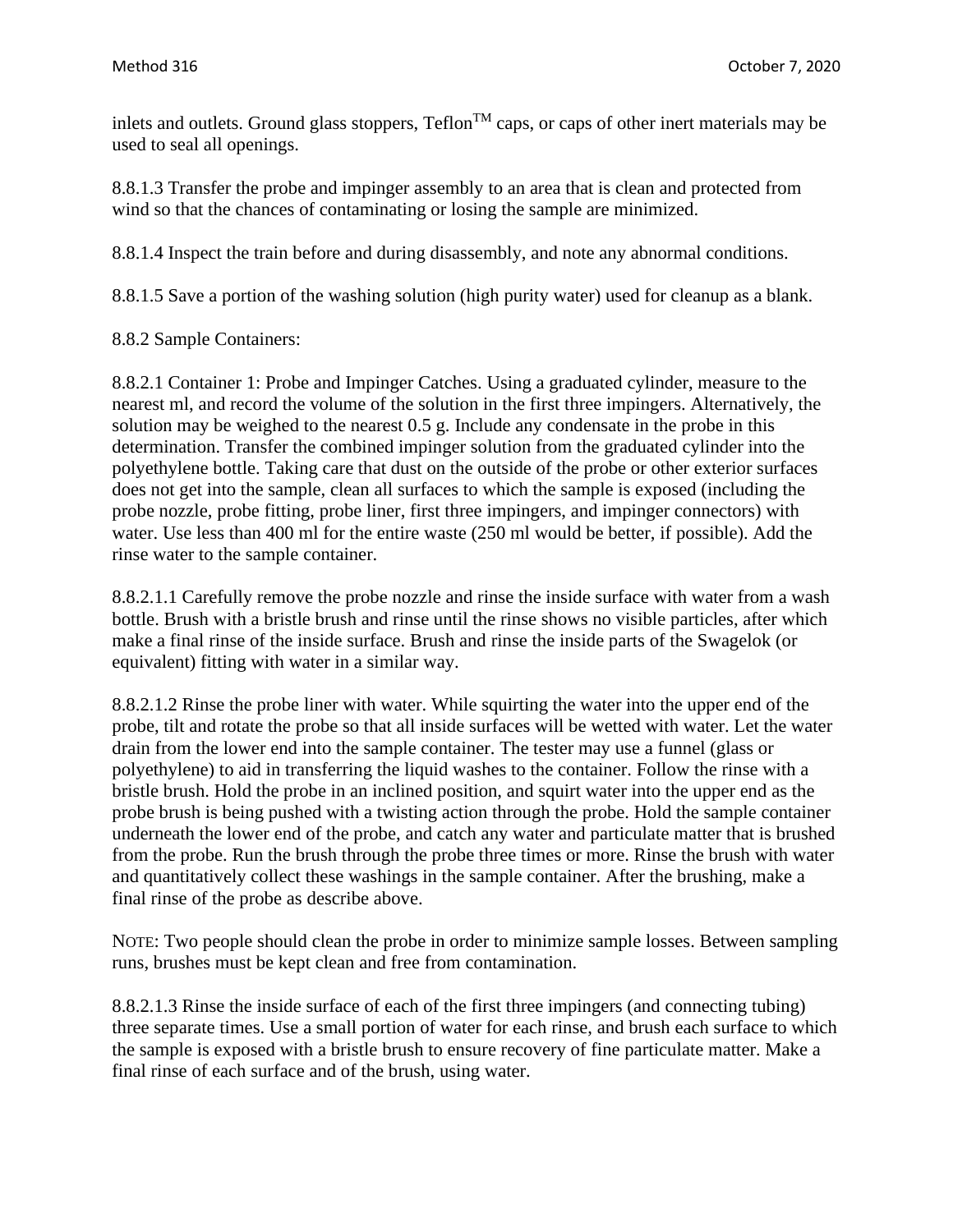8.8.2.1.4 After all water washing and particulate matter have been collected in the sample container, tighten the lid so the sample will not leak out when the container is shipped to the laboratory. Mark the height of the fluid level to determine whether leakage occurs during transport. Label the container clearly to identify its contents.

8.8.2.1.5 If the first two impingers are to be analyzed separately to check for breakthrough, separate the contents and rinses of the two impingers into individual containers. Care must be taken to avoid physical carryover from the first impinger to the second. Any physical carryover of collected moisture into the second impinger will invalidate a breakthrough assessment.

8.8.2.2 Container 2: Sample Blank. Prepare a blank by using a polyethylene container and adding a volume of water equal to the total volume in Container 1. Process the blank in the same manner as Container 1.

8.8.2.3 Container 3: Silica Gel. Note the color of the indicating silica gel to determine whether it has been completely spent and make a notation of its condition. The impinger containing the silica gel may be used as a sample transport container with both ends sealed with tightly fitting caps or plugs. Ground-glass stoppers or  $Teflon^{TM}$  caps maybe used. The silica gel impinger should then be labeled, covered with aluminum foil, and packaged on ice for transport to the laboratory. If the silica gel is removed from the impinger, the tester may use a funnel to pour the silica gel and a rubber policeman to remove the silica gel from the impinger. It is not necessary to remove the small amount of dust particles that may adhere to the impinger wall and are difficult to remove. Since the gain in weight is to be used for moisture calculations, do not use water or other liquids to transfer the silica gel. If a balance is available in the field, the spent silica gel (or silica gel plus impinger) may be weighed to the nearest 0.5 g.

8.8.2.4 Sample containers should be placed in a cooler, cooled by (although not in contact with) ice. Putting sample bottles in Zip-Lock<sup>TM</sup> bags can aid in maintaining the integrity of the sample labels. Sample containers should be placed vertically to avoid leakage during shipment. Samples should be cooled during shipment so they will be received cold at the laboratory. It is critical that samples be chilled immediately after recovery. If the source is susceptible to microbial contamination from wash water (e.g. forming section stack), add biocide as directed in section 8.2.5.

8.8.2.5 A quaternary ammonium compound can be used as a biocide to stabilize samples against microbial degradation following collection. Using the stock quaternary ammonium compound (QAC) solution; add 2.5 ml QAC solution for every 100 ml of recovered sample volume (estimate of volume is satisfactory) immediately after collection. The total volume of QAC solution must be accurately known and recorded, to correct for any dilution caused by the QAC solution addition.

8.8.3 Sample Preparation for Analysis 8.8.3.1 The sample should be refrigerated if the analysis will not be performed on the day of sampling. Allow the sample to warm at room temperature for about two hours (if it has been refrigerated) prior to analyzing.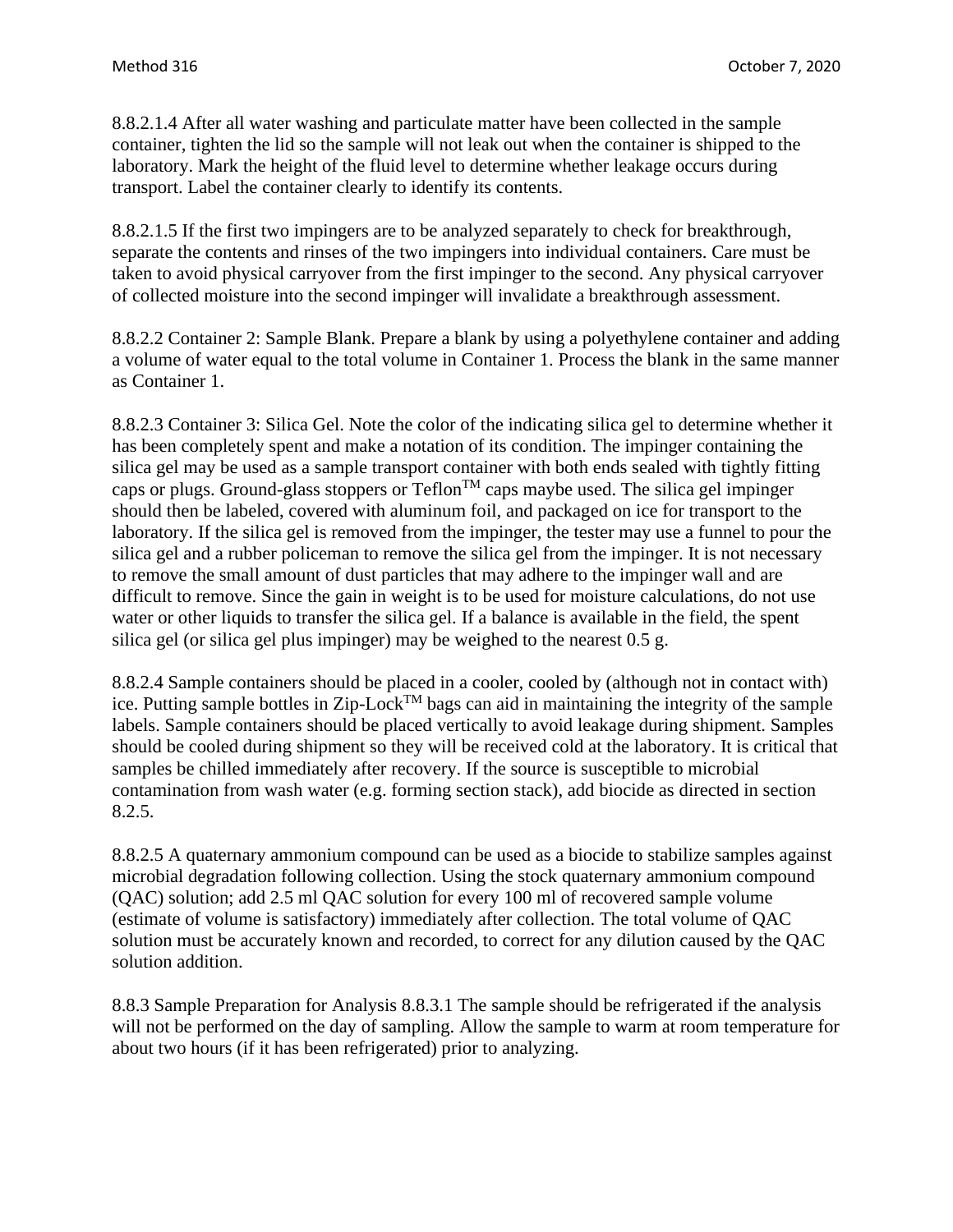8.8.3.2 Analyze the sample by the pararosaniline method, as described in Section 11. If the colordeveloped sample has an absorbance above the highest standard, a suitable dilution in high purity water should be prepared and analyzed.

# *9.0 Quality Control*

9.1 Sampling: See EPA Manual 600/4-77-02b for Method 5 quality control.

9.2 Analysis: The quality assurance program required for this method includes the analysis of the field and method blanks, and procedure validations. The positive identification and quantitation of formaldehyde are dependent on the integrity of the samples received and the precision and accuracy of the analytical methodology. Quality assurance procedures for this method are designed to monitor the performance of the analytical methodology and to provide the required information to take corrective action if problems are observed in laboratory operations or in field sampling activities.

9.2.1 Field Blanks: Field blanks must be submitted with the samples collected at each sampling site. The field blanks include the sample bottles containing aliquots of sample recover water, and water reagent. At a minimum, one complete sampling train will be assembled in the field staging area, taken to the sampling area, and leak-checked at the beginning and end of the testing (or for the same total number of times as the actual sampling train). The probe of the blank train must be heated during the sample test. The train will be recovered as if it were an actual test sample. No gaseous sample will be passed through the blank sampling train.

9.2.2 Blank Correction: The field blank formaldehyde concentrations will be subtracted from the appropriate sample formaldehyde concentrations. Blank formaldehyde concentrations above 0.25 µg/ml should be considered suspect, and subtraction from the sample formaldehyde concentrations should be performed in a manner acceptable to the Administrator.

9.2.3 Method Blanks: A method blank must be prepared for each set of analytical operations, to evaluate contamination and artifacts that can be derived from glassware, reagents, and sample handling in the laboratory.

# *10 Calibration*

10.1 Probe Nozzle: Probe nozzles shall be calibrated before their initial use in the field. Using a micrometer, measure the inside diameter of the nozzle to the nearest 0.025 mm (0.001 in). Make measurements at three separate places across the diameter and obtain the average of the measurements. The difference between the high and low numbers shall not exceed 0.1 mm (0.004 in). When the nozzle becomes nicked or corroded, it shall be repaired and calibrated, or replaced with a calibrated nozzle before use. Each nozzle must be permanently and uniquely identified.

10.2 Pitot Tube: The Type S pitot tube assembly shall be calibrated according to the procedure outlined in Section 4 of EPA Method 2, or assigned a nominal coefficient of 0.84 if it is not visibly nicked or corroded and if it meets design and intercomponent spacing specifications.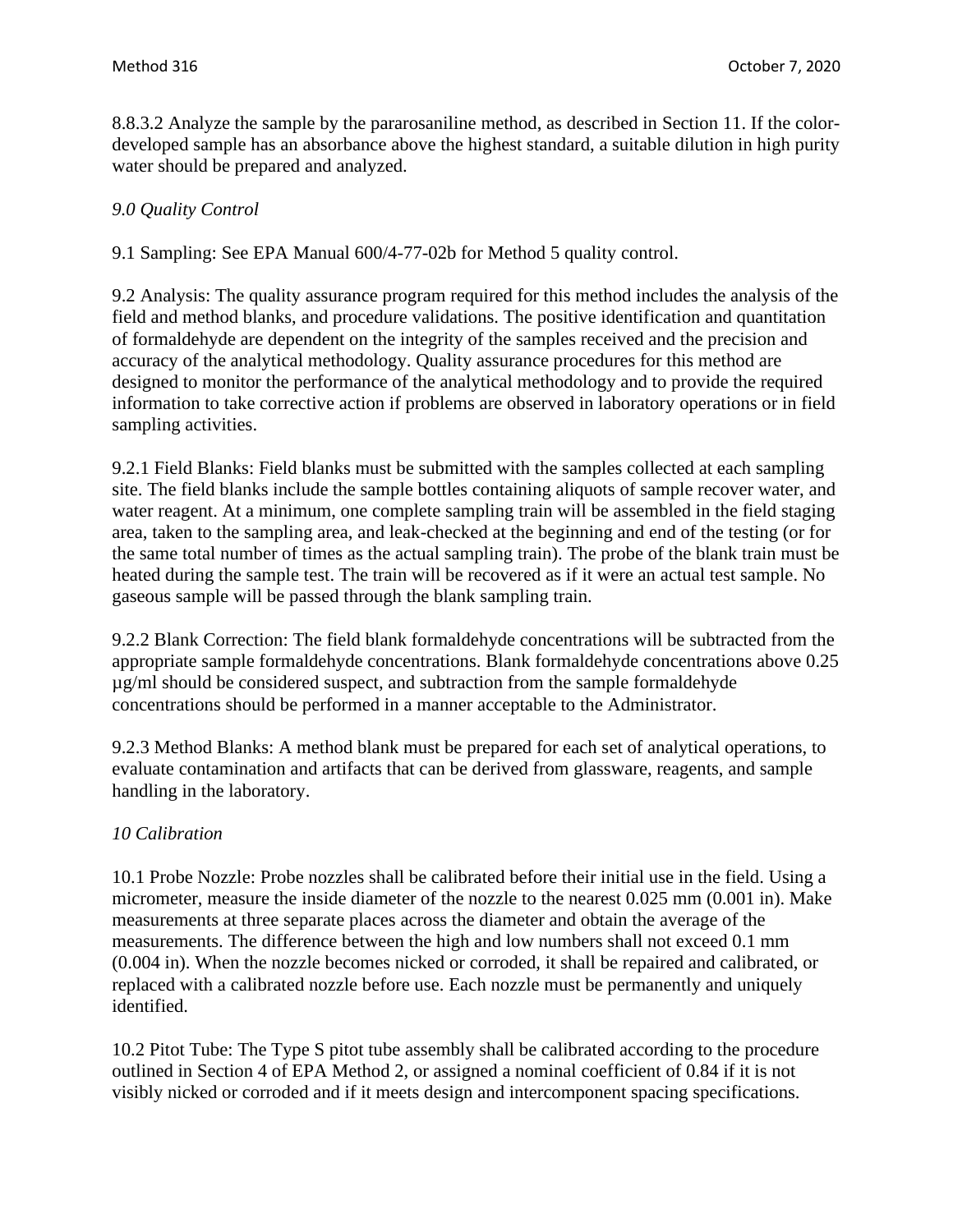# 10.3 Metering System

10.3.1 Before its initial use in the field, the metering system shall be calibrated according to the procedure outlined in APTD-0576. Instead of physically adjusting the dry-gas meter dial readings to correspond to the wet-test meter readings, calibration factors may be used to correct the gas meter dial readings mathematically to the proper values. Before calibrating the metering system, it is suggested that a leak-check be conducted. For metering systems having diaphragm pumps, the normal leak-check procedure will not delete leakages with the pump. For these cases, the following leak-check procedure will apply: Make a ten-minute calibration run at 0.00057  $m<sup>3</sup>/min$  (0.02 cfm). At the end of the run, take the difference of the measured wet-test and drygas meter volumes and divide the difference by 10 to get the leak rate. The leak rate should not exceed  $0.00057 \text{ m}^3/\text{min}$  (0.02 cfm).

10.3.2 After each field use, check the calibration of the metering system by performing three calibration runs at a single intermediate orifice setting (based on the previous field test). Set the vacuum at the maximum value reached during the test series. To adjust the vacuum, insert a valve between the wet-test meter and the inlet of the metering system. Calculate the average value of the calibration factor. If the calibration has changed by more than 5 percent, recalibrate the meter over the full range of orifice settings, as outlined in APTD-0576.

10.3.3 Leak-check of metering system: The portion of the sampling train from the pump to the orifice meter (see Figure 1) should be leak-checked prior to initial use and after each shipment. Leakage after the pump will result in less volume being recorded than is actually sampled. Use the following procedure: Close the main valve on the meter box. Insert a one-hole rubber stopper with rubber tubing attached into the orifice exhaust pipe. Disconnect and vent the low side of the orifice manometer. Close off the low side orifice tap. Pressurize the system to 13-18 cm (5-7 in) water column by blowing into the rubber tubing. Pinch off the tubing and observe the manometer for 1 min. A loss of pressure on the manometer indicates a leak in the meter box. Leaks must be corrected.

NOTE: If the dry-gas meter coefficient values obtained before and after a test series differ by  $>5$ percent, either the test series must be voided or calculations for test series must be performed using whichever meter coefficient value (i.e., before or after) gives the lower value of total sample volume.

10.4 Probe Heater: The probe heating system must be calibrated before its initial use in the field according to the procedure outlined in APTD-0576. Probes constructed according to APTD-0581 need not be calibrated if the calibration curves in APTD-0576 are used.

10.5 Temperature gauges: Use the procedure in Section 4.3 of EPA Method 2 to calibrate instack temperature gauges. Dial thermometers, such as are used for the dry gas meter and condenser outlet, shall be calibrated against mercury-in-glass thermometers. An alternative mercury-free thermometer may be used if the thermometer is, at a minimum, equivalent in terms of performance or suitably effective for the specific temperature measurement application.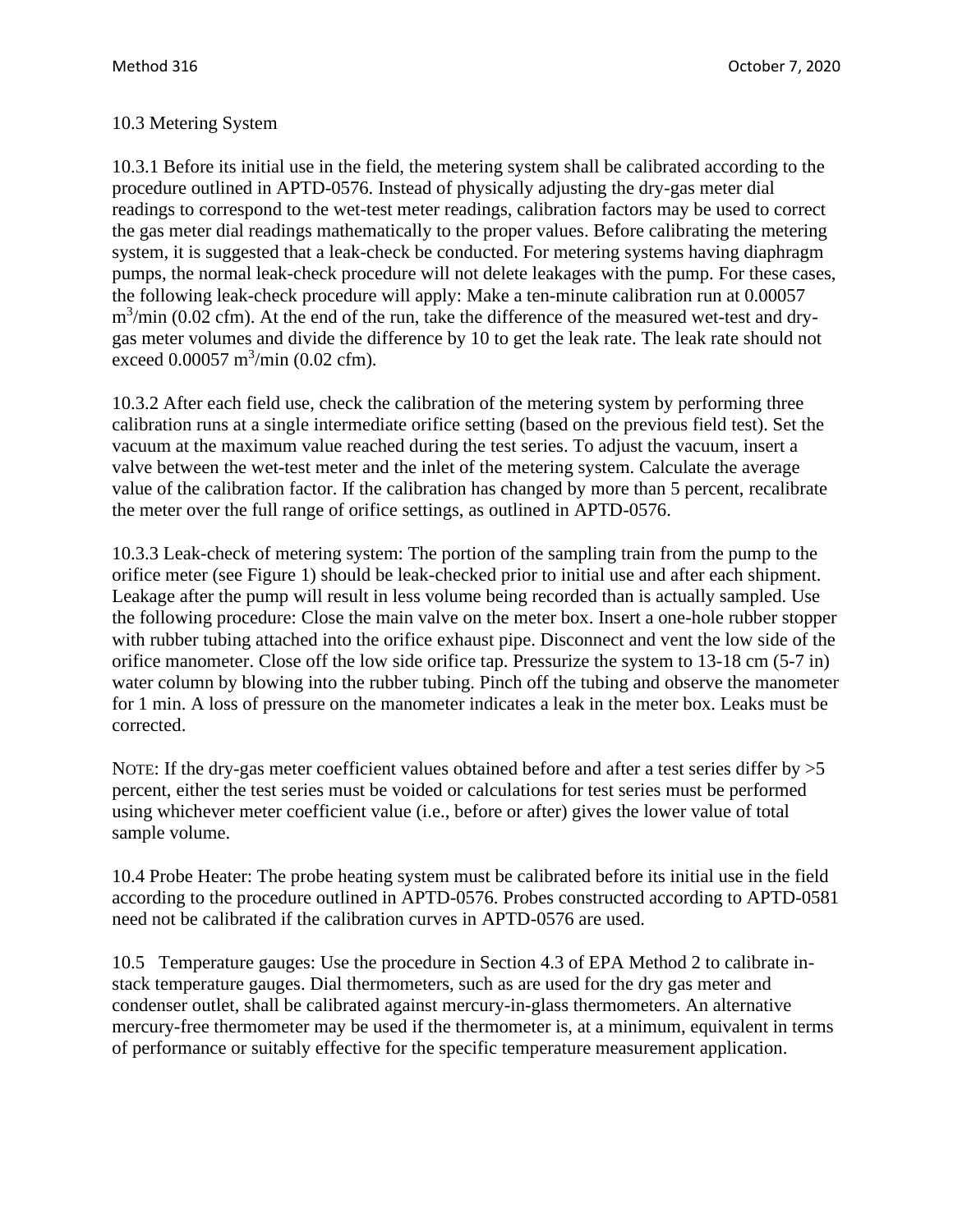10.6 Barometer: Adjust the barometer initially and before each test series to agree to within  $\pm 2.5$ mm Hg (0.1 in Hg) of the mercury barometer. Alternately, if a National Weather Service Station (NWSS) is located at the same altitude above sea level as the test site, the barometric pressure reported by the NWSS may be used.

10.7 Balance: Calibrate the balance before each test series, using Class S standard weights. The weights must be within  $\pm 0.5$  percent of the standards, or the balance must be adjusted to meet these limits.

### *11.0 Procedure for Analysis*

The working formaldehyde standards  $(0.25, 0.50, 1.0, 2.0, \text{ and } 3.0 \,\mu\text{g/ml})$  are analyzed and a calibration curve is calculated for each day's analysis. The standards should be analyzed first to ensure that the method is working properly prior to analyzing the samples. In addition, a sample of the high-purity water should also be analyzed and used as a "0" formaldehyde standard.

The procedure for analysis of samples and standards is identical: Using the pipet set to 2.50 ml, pipet 2.50 ml of the solution to be analyzed into a polystyrene cuvette. Using the 250 µl pipet, pipet 250 µl of the pararosaniline reagent solution into the cuvette. Seal the top of the cuvette with a Parafilm square and shake at least 30 seconds to ensure the solution in the cuvette is wellmixed. Peel back a corner of the Parafilm so the next reagent can be added. Using the 250 µl pipet, pipet 250 µl of the sodium sulfite reagent solution into the cuvette. Reseal the cuvette with the Parafilm, and again shake for about 30 seconds to mix the solution in the cuvette. Record the time of addition of the sodium sulfite and let the color develop at room temperature for 60 minutes. Set the spectrophotometer to 570 nm and set to read in Absorbance Units. The spectrophotometer should be equipped with a holder for the 1-cm pathlength cuvettes. Place cuvette(s) containing high-purity water in the spectrophotometer and adjust to read 0.000 AU.

After the 60 minutes color development period, read the standard and samples in the spectrophotometer. Record the absorbance reading for each cuvette. The calibration curve is calculated by linear regression, with the formaldehyde concentration as the "x" coordinate of the pair, and the absorbance reading as the "y" coordinate. The procedure is very reproducible, and typically will yield values similar to these for the calibration curve:

Correlation Coefficient: 0.9999

Slope: 0.50

Y-Intercept: 0.090

The formaldehyde concentration of the samples can be found by using the trend-line feature of the calculator or computer program used for the linear regression. For example, the TI-55 calculators use the "X" key (this gives the predicted formaldehyde concentration for the value of the absorbance you key in for the sample). Multiply the formaldehyde concentration from the sample by the dilution factor, if any, for the sample to give the formaldehyde concentration of the original, undiluted, sample (units will be micrograms/ml).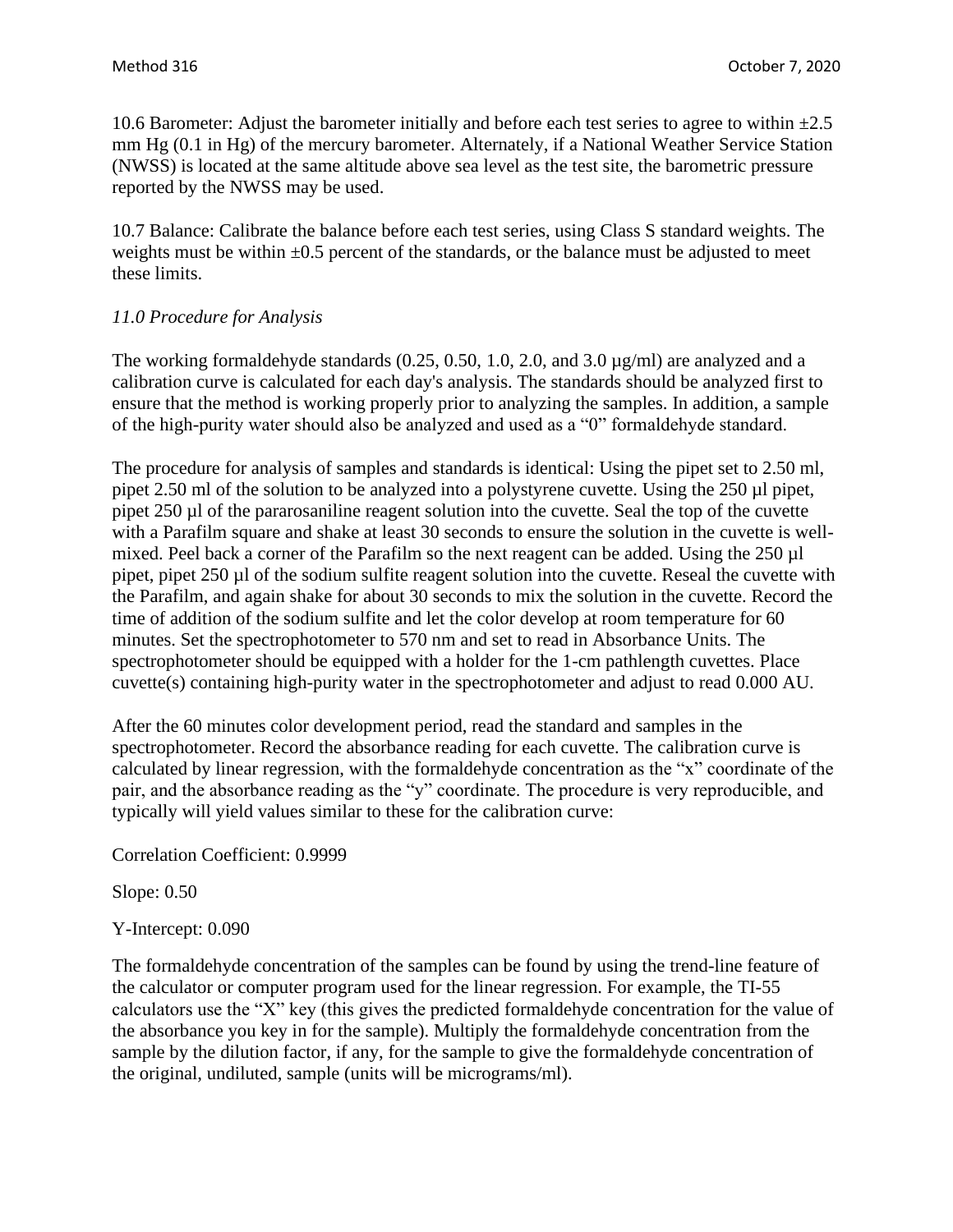11.1 Notes on the Pararosaniline Procedure

11.1.1 The pararosaniline method is temperature-sensitive. However, the small fluctuations typical of a laboratory will not significantly affect the results.

11.1.2 The calibration curve is linear to beyond 4 "µg/ml" formaldehyde, however, a researchgrade spectrophotometer is required to reproducibly read the high absorbance values. Consult your instrument manual to evaluate the capability of the spectrophotometer.

11.1.3 The quality of the laboratory water used to prepare standards and make dilutions is critical. It is important that the cautions given in the Reagents section be observed. This procedure allows quantitation of formaldehyde at very low levels, and thus it is imperative to avoid contamination from other sources of formaldehyde and to exercise the degree of care required for trace analyses.

11.1.4 The analyst should become familiar with the operation of the Oxford or equivalent pipettors before using them for an analysis. Follow the instructions of the manufacturer; one can pipet water into a tared container on any analytical balance to check pipet accuracy and precision. This will also establish if the proper technique is being used. Always use a new tip for each pipetting operation.

11.1.5 This procedure follows the recommendations of ASTM Standard Guide D 3614, reading all solutions versus water in the reference cell. This allows the absorbance of the blank to be tracked on a daily basis. Refer to ASTM D 3614 for more information.

# *12.0 Calculations*

Carry out calculations, retaining at least one extra decimal figure beyond that of the acquired data. Round off figures after final calculations.

12.1 Calculations of Total Formaldehyde

12.1.1 To determine the total formaldehyde in mg, use the following equation if biocide was not used:

Total mg formaldehyde =  $C_d x V x DF x 0.001mg/\mu g$ 

Where:

 $C_d$  = measured conc. formaldehyde,  $\mu$ g/ml

 $V =$  total volume of stack sample, ml

 $DF =$  dilution factor

12.1.2 To determine the total formaldehyde in mg, use the following equation if biocide was used: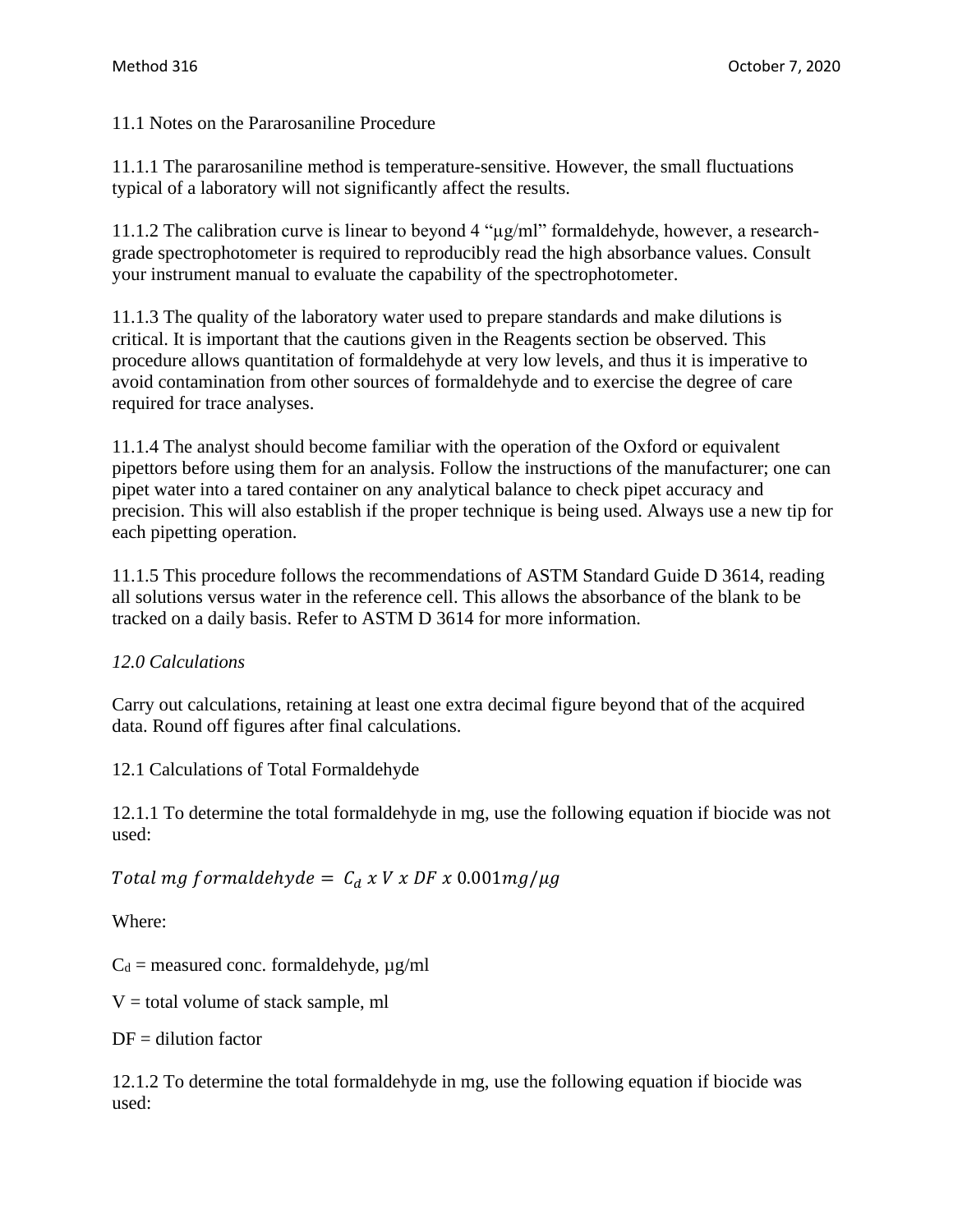# Total mg formaldehyde  $=\frac{c_d x v}{(V-R)x^2F x^2}$  $(V-B)$  x DF x 0.001 mg/ $\mu$ g

Where:

 $C_d$  = measured conc. formaldehyde,  $\mu$ g/ml

 $V =$  total volume of stack sample, ml

 $B =$  total volume of biocide added to sample, ml

 $DF =$  dilution factor

12.2 Formaldehyde concentration  $(mg/m<sup>3</sup>)$  in stack gas. Determine the formaldehyde concentration  $(mg/m<sup>3</sup>)$  in the stack gas using the following equation:

Formaldehyde concentration 
$$
\left(\frac{mg}{m^3}\right) = \frac{Kx \left[total\ formaldehyde,mg\right]}{V_{m(std)}}
$$

Where:

 $K = 35.31$  cu ft/m<sup>3</sup> for  $V_m$  (std) in English units, or

 $K = 1.00$  m<sup>3</sup>/m<sup>3</sup> for  $V_m$  (std) in metric units

 $V_m$  (std) = volume of gas sample measured by a dry gas meter, corrected to standard conditions, dscm (dscf)

12.3 Average dry gas meter temperature and average orifice pressure drop are obtained from the data sheet.

12.4 Dry Gas Volume: Calculate  $V_m$  (std) and adjust for leakage, if necessary, using the equation in Section 6.3 of EPA Method 5, 40 CFR part 60, appendix A.

12.5 Volume of Water Vapor and Moisture Content: Calculated the volume of water vapor and moisture content from equations 5-2 and 5-3 of EPA Method 5.

# *13.0 Method Performance*

The precision of this method is estimated to be better than  $\pm 5$  percent, expressed as  $\pm$ the percent relative standard deviation.

*14.0 Pollution Prevention [Reserved] 15.0 Waste Management [Reserved]*

*16.0 References*

R.R. Miksch, et al., Analytical Chemistry, November 1981, 53 pp. 2118-2123.